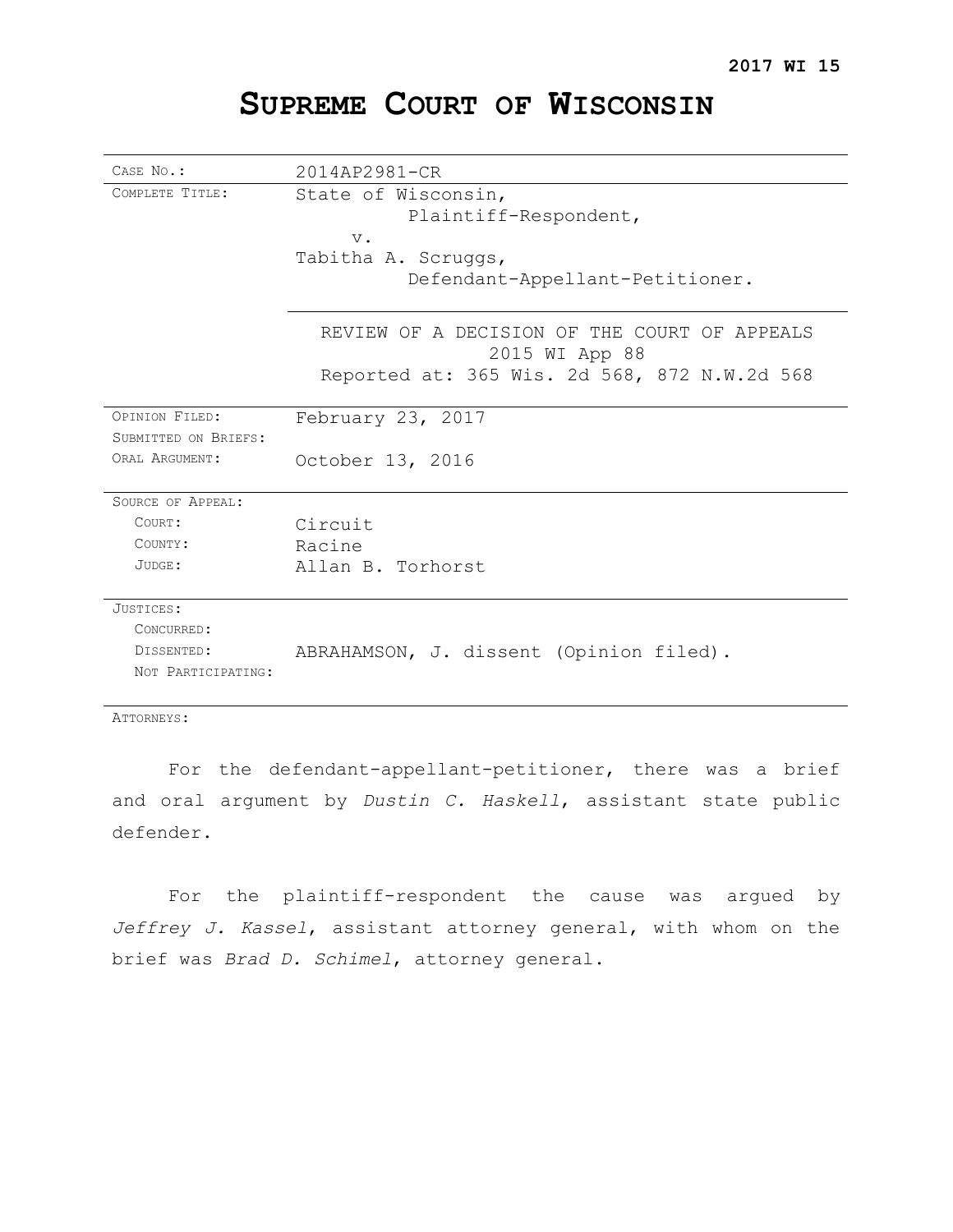### **2017 WI 15**

#### NOTICE

**This opinion is subject to further editing and modification. The final version will appear in the bound volume of the official reports.** 

No. 2014AP2981-CR (L.C. No. 2014CF7)

STATE OF WISCONSIN THE RESERVE STATE OF WISCONSIN THE SERVER SOURT

**State of Wisconsin**

 **Plaintiff-Respondent,**

 **v.**

 $\overline{a}$ 

**Tabitha A. Scruggs,**

 **Defendant-Appellant-Petitioner.**

REVIEW of a decision of the Court of Appeals. *Affirmed.*

¶1 ANN WALSH BRADLEY, J. Petitioner, Tabitha Scruggs ("Scruggs"), seeks review of a published court of appeals decision denying her motion for postconviction relief.<sup>1</sup> The court of appeals determined that Scruggs failed to demonstrate beyond a reasonable doubt that imposing a now mandatory \$250 DNA surcharge for a single felony conviction constitutes a punishment, violating the prohibition against ex post facto laws set forth in the United States and Wisconsin Constitutions.

## **FILED**

FEB 23,2017

Diane M. Fremgen Clerk of Supreme Court

 $1$  State v. Scruggs, 2015 WI App 88, 365 Wis. 2d 568, 872 N.W.2d 146 (affirming judgment and order entered by the circuit court for Racine County, Allan B. Torhorst, J., presiding).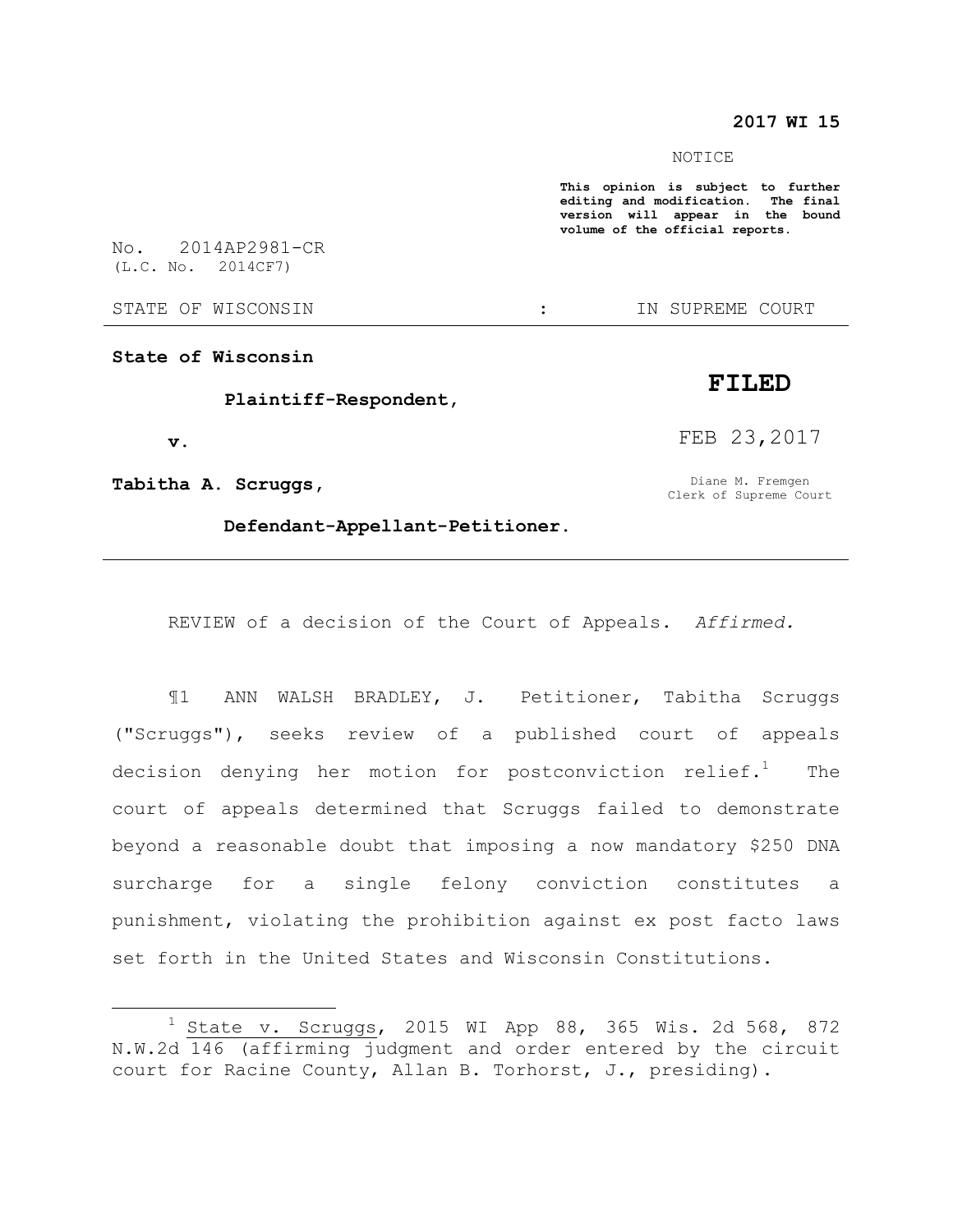¶2 Specifically, Scruggs contends that the imposition of this single \$250 DNA surcharge is punitive for ex post facto purposes because it was discretionary when she committed the felony offense but mandatory when she was sentenced. She asserts that the statutory amendment making mandatory the imposition of the \$250 DNA surcharge at sentencing constitutes an unconstitutional ex post facto law because it retroactively imposes punishment on those who committed a crime before the amendment's January 1, 2014 effective date.

¶3 Like the court of appeals, we conclude that Scruggs has not met her burden of establishing beyond a reasonable doubt that the amended statute is unconstitutional. She has failed to show that the mandatory imposition of this DNA surcharge, which was discretionary at the time she committed the single felony offense, is punitive in either intent or effect and thus violative of the ex post facto prohibition.

¶4 Accordingly, we affirm the decision of the court of appeals, denying Scruggs' postconviction motion to vacate the \$250 DNA surcharge.

I

¶5 The underlying facts in this case are not in dispute. On December 30, 2013, Scruggs was charged with one count of burglary as a party to a crime, contrary to Wis. Stat. §§ 943.10(1m)(a) & 939.05(1) (2011-12).<sup>2</sup> She pleaded no contest

 $\overline{a}$ 

(continued)

 $2$  Wis. Stat. § 943.10(1m)(a) provides: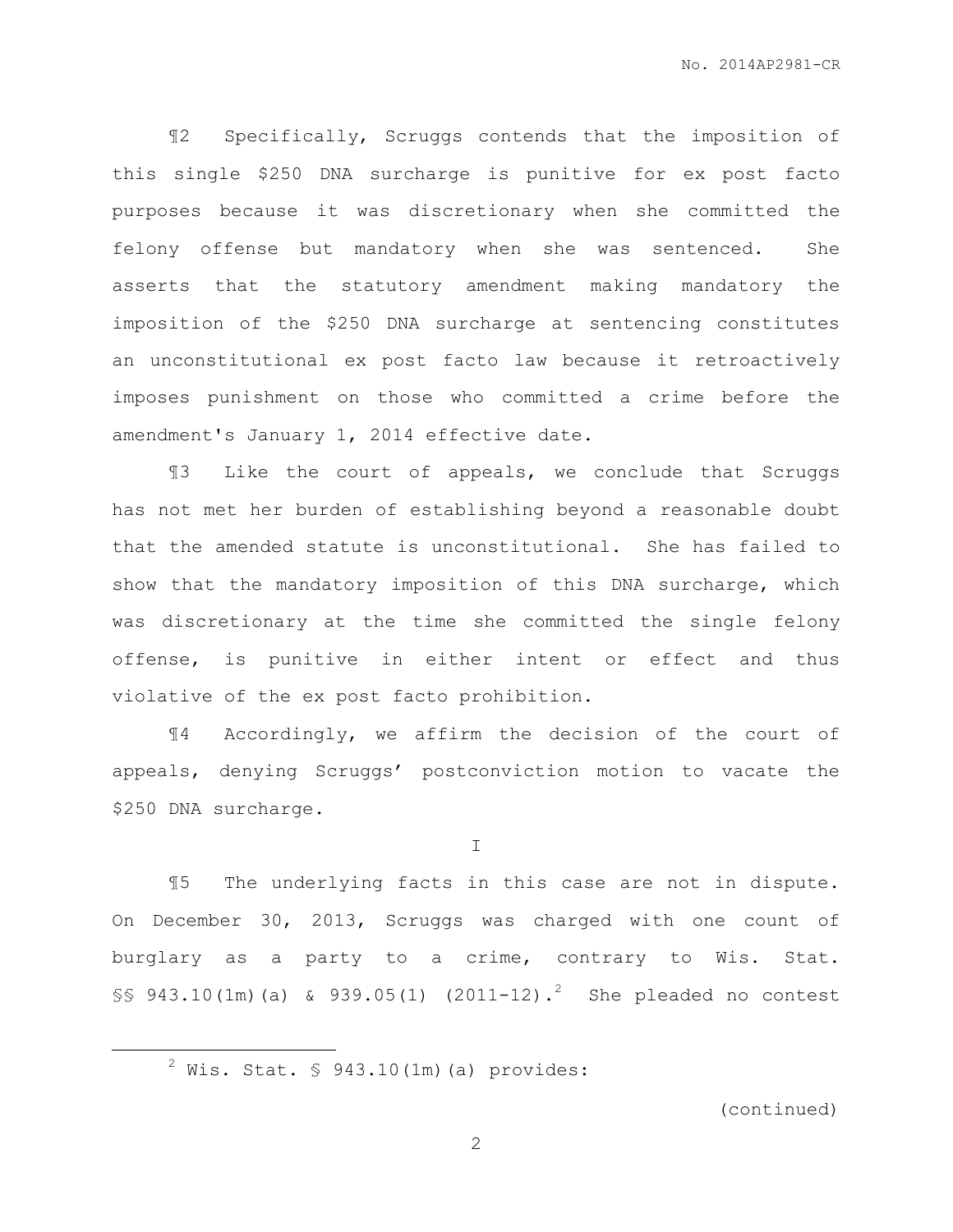to the charged offense on April 1, 2014, and was sentenced on June 9, 2014.

¶6 The circuit court sentenced Scruggs to 18 months of initial confinement and 18 months of extended supervision. Scruggs' sentence was stayed and she was placed on probation for three years. The judgment of conviction provided that Scruggs submit to a DNA sample and pay a \$250 DNA analysis surcharge.

¶7 At the time Scruggs committed the offense on December 30, 2013, Wis. Stat. § 973.046 (2011-12) was in effect. It provided that the decision of whether to impose a DNA surcharge was within the circuit court's discretion:

(1g) Except as provided in sub. (1r), if a court imposes a sentence or places a person on probation for a felony conviction, the court may impose a deoxyribonucleic acid analysis surcharge of \$250.

¶8 On January 1, 2014, Wis. Stat. § 973.046(1r)(a) (2013- 14) ("2014 Amendment") took effect pursuant to 2013 Wis. Act

(1m) Whoever intentionally enters any of the following places without the consent of the person in lawful possession and with intent to steal or commit a felony in such place is quilty of a Class F Felony:

(a) Any building or dwelling.

Wis. Stat. § 939.05(1) provides:

 $\overline{a}$ 

Whoever is concerned in the commission of a crime is a principal and may be charged with and convicted of the commission of the crime although the person did not directly commit it and although the person who directly committed it has not been convicted or has been convicted of some other degree of the crime or of some other crime based on the same act.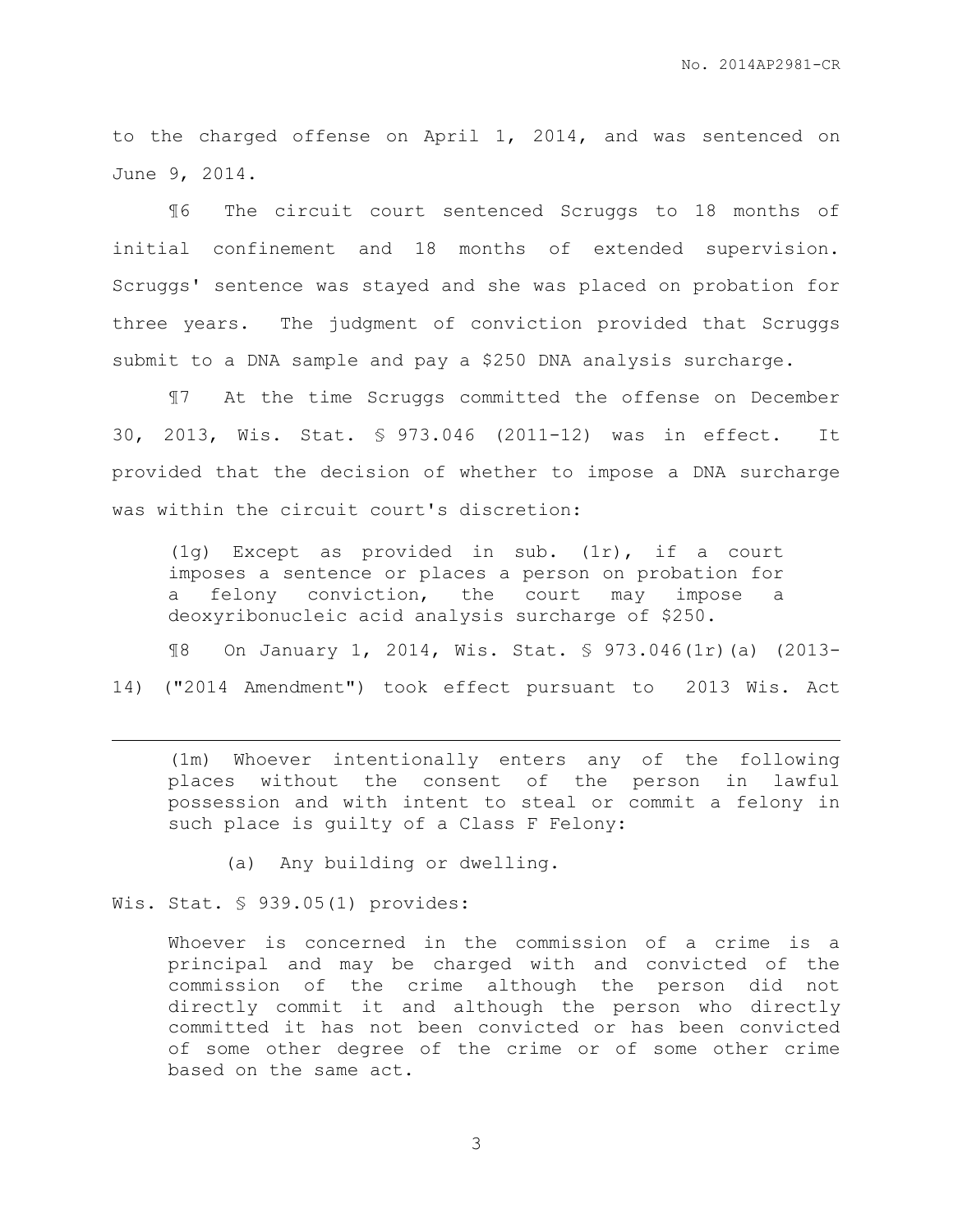20. The Act specified that the mandatory DNA surcharge would apply to sentences imposed on or after January 1, 2014, regardless of when the underlying offense occurred. 2013 Wis. Act 20, §§ 9326, 9426. Thus, when Scruggs was sentenced on June 9, 2014, the amended statute made the imposition of a DNA surcharge mandatory:

(1r) If a court imposes a sentence or places a person on probation, the court shall impose a deoxyribonucleic acid analysis surcharge, calculated as follows:

(a) For each conviction for a felony, \$250.

(b) For each conviction for a misdemeanor, \$200.

Wis. Stat. § 973.046(1r) (2013-14).

¶9 Scruggs filed a postconviction motion seeking to vacate the \$250 DNA surcharge. She argued that imposing this mandatory DNA surcharge violated the Ex Post Facto Clauses of the United States and Wisconsin Constitutions because imposition of the DNA surcharge was discretionary at the time she committed the felony offense. According to Scruggs, the statutory change from a discretionary DNA surcharge to a mandatory DNA surcharge makes the 2014 Amendment punitive for a defendant sentenced for a single felony offense after the effective date of the 2014 Amendment for an offense committed before it.

¶10 Scruggs argued that the circuit court instead should have applied Wis. Stat. § 973.046 (2011-12) as it existed at the time she committed the offense and exercised its discretion in determining whether to impose a \$250 DNA surcharge. The circuit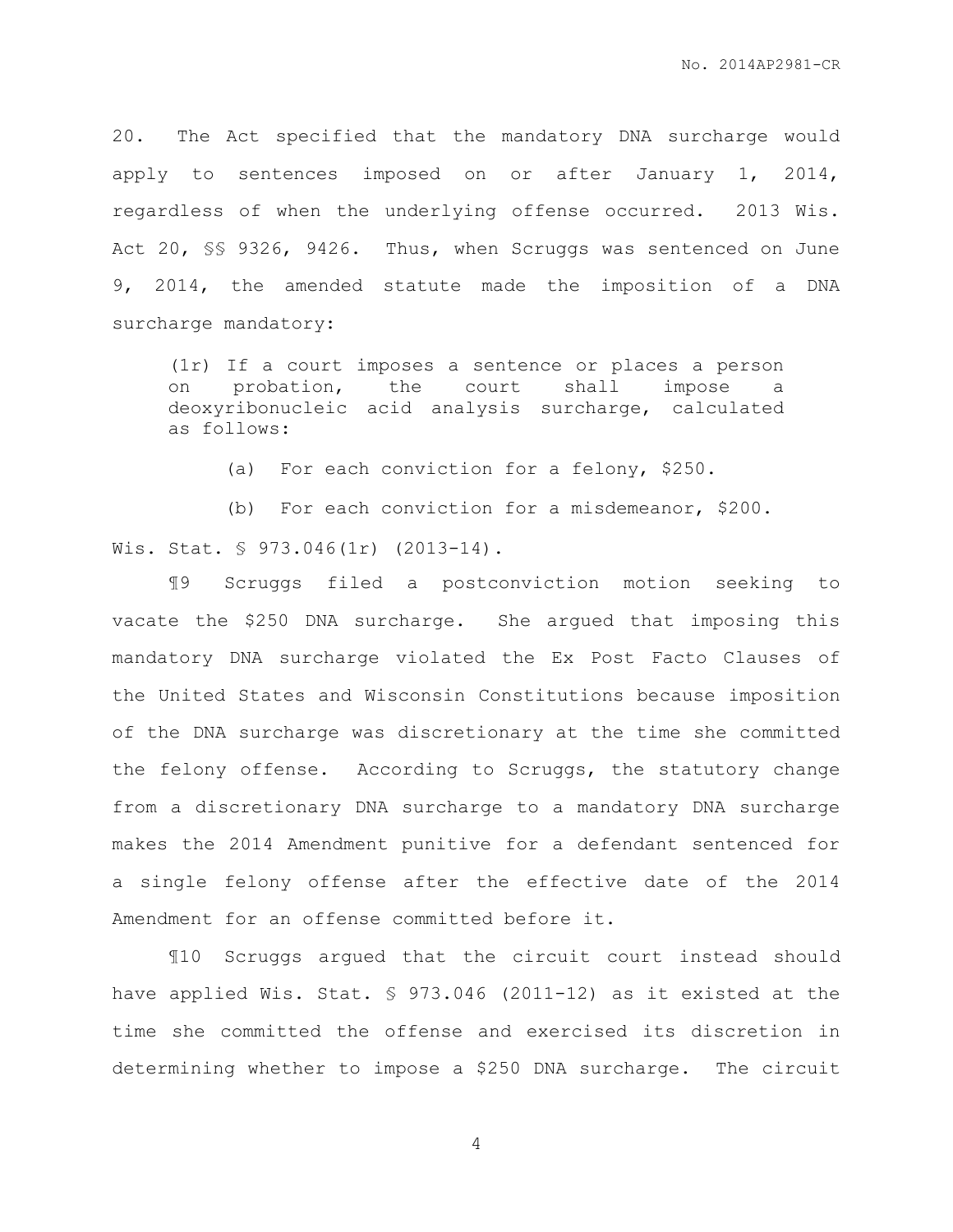court concluded that it was required to impose the mandatory \$250 DNA surcharge and denied Scruggs' postconviction motion.<sup>3</sup>

¶11 The court of appeals affirmed the circuit court, albeit with a different rationale. State v. Scruggs, 2015 WI App 88, ¶19, 365 Wis. 2d 568, 872 N.W.2d 146. It determined that Scruggs "has failed to demonstrate beyond a reasonable doubt that the \$250 DNA surcharge that the circuit court imposed on her for a single felony conviction constitutes a punishment and, thus, [did not] violate[] the prohibitions against ex post facto laws in the U[nited] S[tates] and Wisconsin Constitutions." Id.

II

¶12 Whether a statute violates the Ex Post Facto Clauses of the Wisconsin and United States Constitutions is a question of law that this court reviews independently of the determinations rendered by the circuit court and the court of appeals. State v. Haines, 2003 WI 39, ¶7, 261 Wis. 2d 139, 661 N.W.2d 72. There is a strong presumption that legislative enactments are constitutional. Bostco LLC v. Milwaukee Metro. Sewerage Dist., 2013 WI 78, ¶76, 350 Wis. 2d 554, 835

 $\overline{a}$ 

<sup>3</sup> The circuit court incorrectly reasoned that the 2014 Amendment was in effect when Scruggs committed the offense because the amended statute had been published. The State concedes that the circuit court erred in concluding that the 2014 Amendment was in effect when Scruggs committed the offense. However, the State continues to maintain that the retroactive application of the 2014 Amendment is not an ex post facto violation because it is not punitive.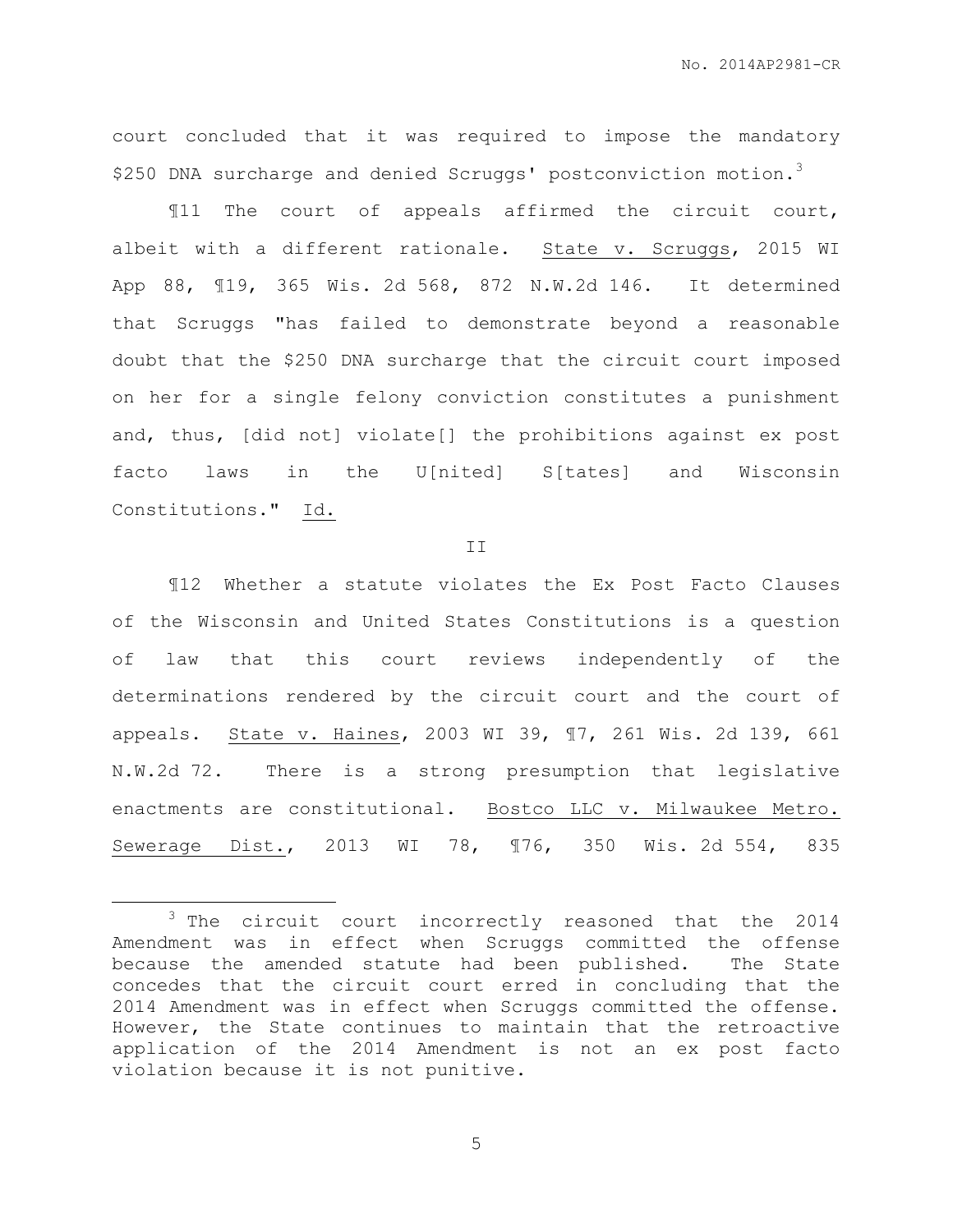N.W.2d 160. Scruggs has the burden of establishing beyond a reasonable doubt that the challenged legislation is unconstitutional. Chappy v. Labor & Indus. Review Comm'n, Dep't of Indus., Labor & Human Relations, 136 Wis. 2d 172, 184-85, 401 N.W.2d 568 (1987).

¶13 A party challenging the constitutionality of a statute "bears a heavy burden." State v. Smith, 2010 WI 16, ¶8, 323 Wis. 2d 377, 780 N.W.2d 90 (citing State v. Cole, 2003 WI 112, ¶11, 264 Wis.2d 520, 665 N.W.2d 328). "It is insufficient for the party challenging the statute to merely establish either that the statute's constitutionality is doubtful or that the statute is probably unconstitutional." Id. "Instead, the party challenging a statute's constitutionality must 'prove that the statute is unconstitutional beyond a reasonable doubt.'" Id. (quoting Cole, 264 Wis. 2d 520, ¶11).

### III

¶14 At the outset we observe the basic premise that a statute "which makes more burdensome the punishment for a crime[] after its commission" is prohibited by the Ex Post Facto Clauses of the United States and Wisconsin Constitutions.<sup>4</sup> State

 $\overline{a}$ 

<sup>&</sup>lt;sup>4</sup> Scruggs does not argue that she has greater protection under the Ex Post Facto Clause of the Wisconsin Constitution than she has under the United States Constitution. She acknowledges that this court generally looks to United States Supreme Court decisions construing the Ex Post Facto Clause of the United States Constitution as a guide to construing the Ex Post Facto Clause of the Wisconsin Constitution. See State v. Thiel, 188 Wis. 2d 695, 699, 524 N.W.2d 641 (1994).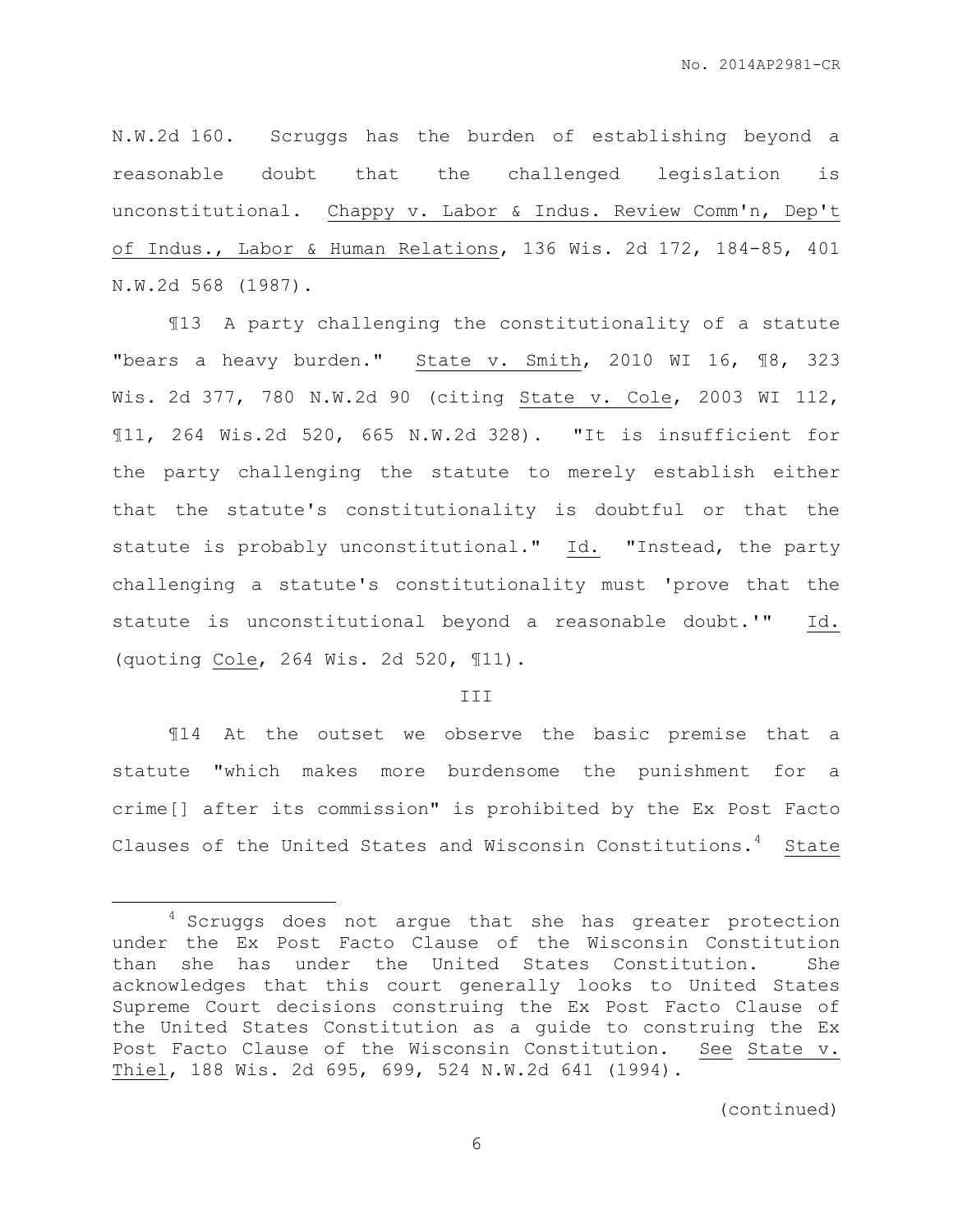v. Thiel, 188 Wis. 2d 695, 703, 524 N.W.2d 641 (citing Collins v. Youngblood, 497 U.S. 37, 42 (1990). Scruggs contends that the imposition of a \$250 DNA surcharge is punitive because it was discretionary when she committed the crime but mandatory when she was sentenced. She asserts that the statutory amendment making mandatory the imposition of a \$250 DNA surcharge at sentencing constitutes an unconstitutional ex post facto law because it retroactively imposes punishment to those who committed a crime before the amendment's January 1, 2014 effective date.

¶15 The State does not dispute Scruggs' contention that if the DNA surcharge is punitive, amending the statute to make mandatory what previously was discretionary is an ex post facto violation with respect to defendants who committed their offense before the effective date of the amendment. See Lindsey v. Washington, 301 U.S. 397, 400 (1937) (concluding it is an ex post facto violation to apply a new criminal penalty where "[t]he effect of the new statute is to make mandatory what was before only the maximum sentence.").

The Ex Post Facto Clause of the United States Constitution is found in Article I, Sections 9 and 10. Section 9 provides: "No bill of attainder or ex post facto Law shall be passed." Section 10 provides: "No state shall . . . pass any . . . ex post facto Law . . . ."

 $\overline{a}$ 

In the Wisconsin Constitution, the Ex Post Facto Clause is found in Article 1, Section 12, which provides: "No . . . ex post facto law . . . shall ever be passed . . . ."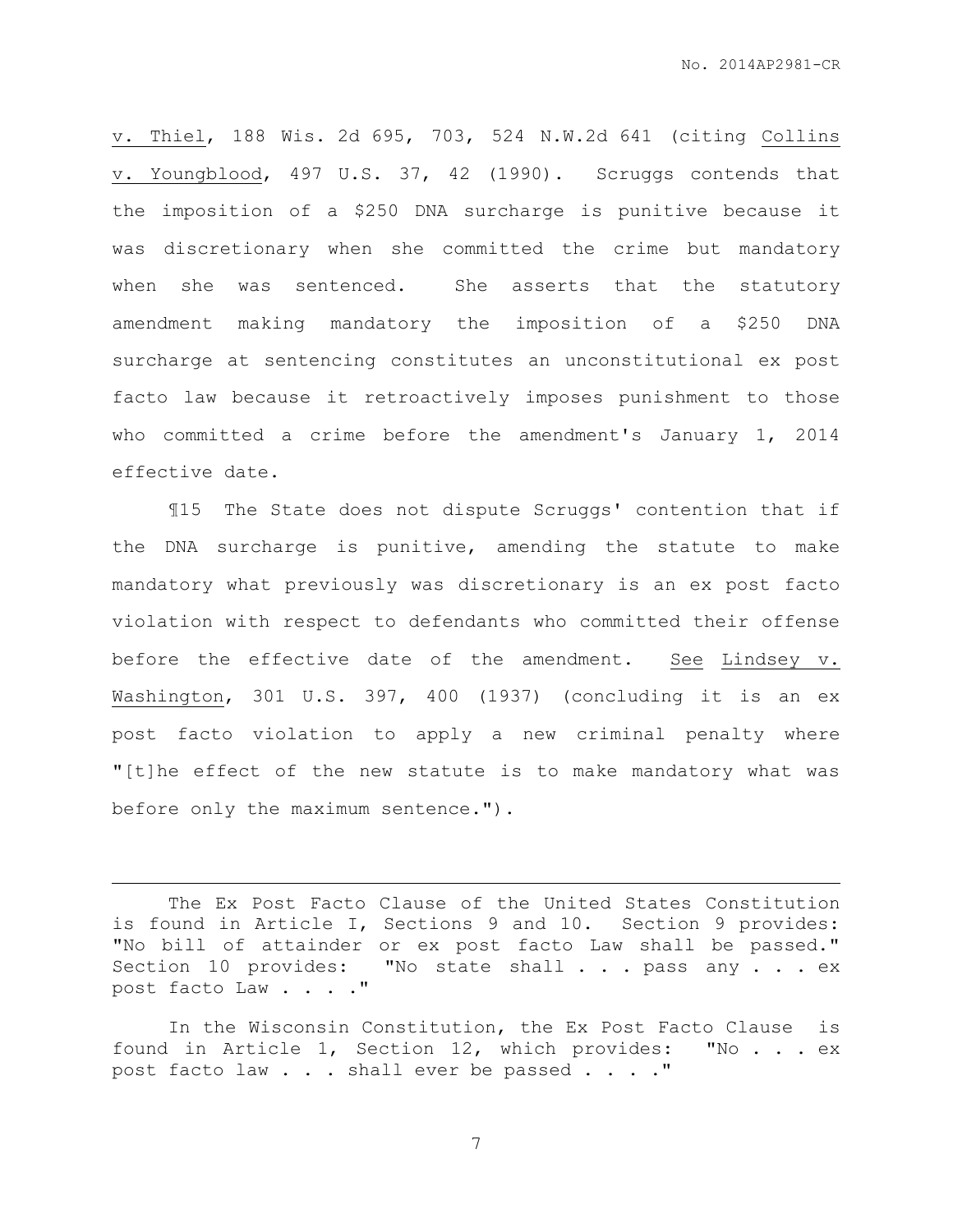¶16 In determining whether a statute is punitive for ex post facto purposes, we apply the "intent-effects" test set forth in Hudson v. United States, 522 U.S. 93 (1997). See In re Commitment of Rachel, 2002 WI 81, ¶38, 254 Wis. 2d 215, 647 N.W.2d 762. If we determine that the legislative intent of the 2014 Amendment was to impose punishment, the law is considered punitive and our inquiry ends there. See City of South Milwaukee v. Kester, 2013 WI App 50, ¶22, 347 Wis. 2d 334, 830 N.W.2d 710. However, if we determine that the legislature's intent was to impose a civil and nonpunitive regulatory scheme, we must determine next whether the 2014 Amendment is so punitive in form and effect as to "transfor[m] what was clearly intended as a civil remedy into a criminal penalty." Rachel, 254 Wis. 2d 215,  $\sqrt{33}$  (citing Hudson, 522 U.S. at 99).<sup>5</sup>

¶17 Determining whether the legislature intended the statute to be punitive "is primarily a matter of statutory construction . . . ." Id., ¶40. Statutory interpretation begins by examining the plain language of the statute. State ex

 $\overline{a}$ 

<sup>&</sup>lt;sup>5</sup> The terms "form" and "effect" are used in relevant case law applying the second part of the intents-effects test without providing an analysis that distinguishes between the two terms. See, e.g., In re commitment of Rachel, 2002 WI 81, ¶¶42-43, 254 Wis. 2d 215, 647 N.W.2d 762; Hudson v. United States, 522 U.S. 93, 104 (1997); United States v. Ursery, 518 U.S. 267, 290 (1996). Likewise, the parties do not argue or differentiate between "form" and "effect." They discuss only the "effect," and do not analyze the "form" when discussing the second part of the intents-effects test. Consequently, our analysis discusses the "effects" of the surcharge imposed.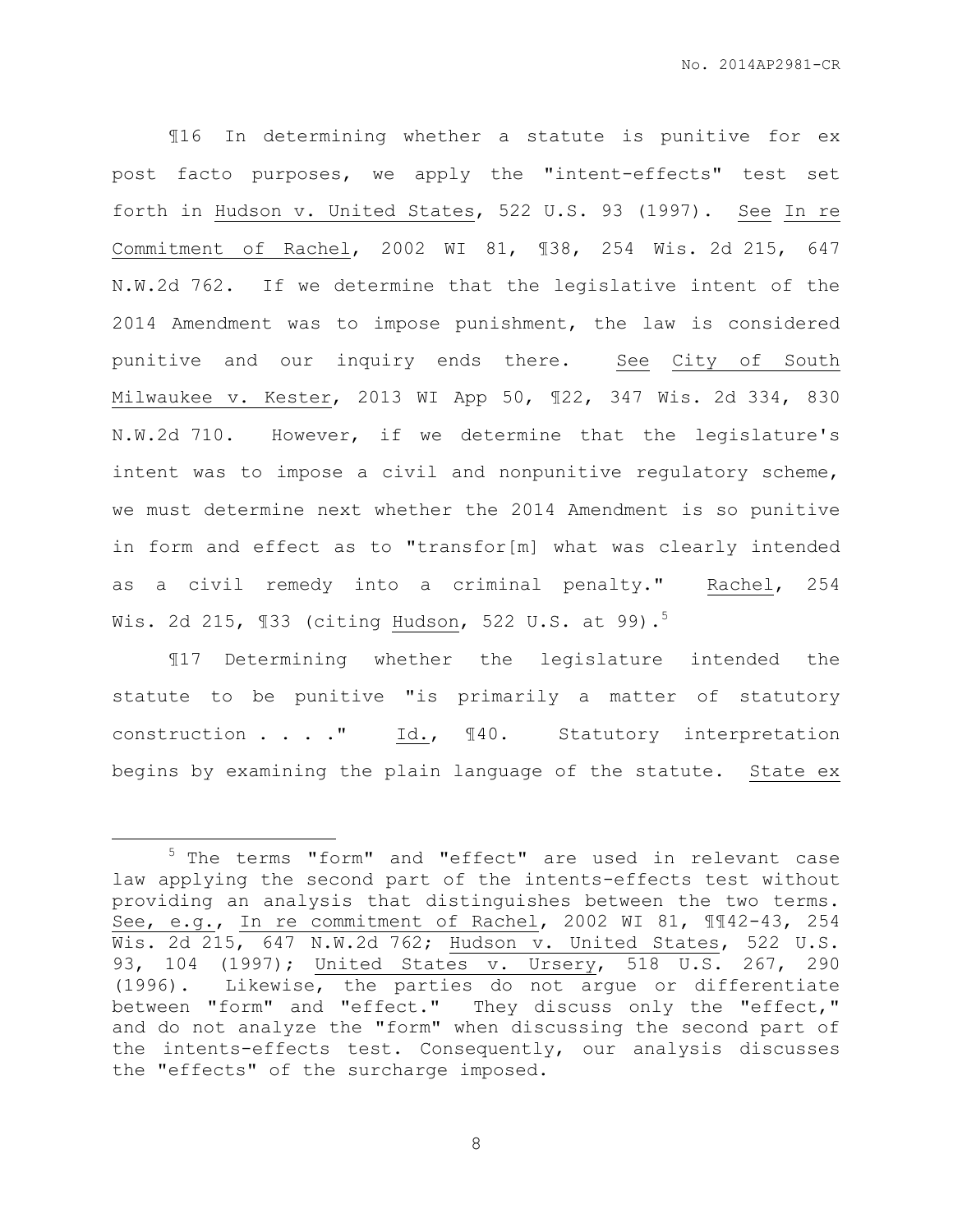rel. Kalal v. Cir. Ct. for Dane Cty., 2004 WI 58, ¶45, 271 Wis. 2d 633, 681 N.W.2d 110 (citations omitted).

¶18 Accordingly, we begin our analysis of Scruggs' claim by considering whether the legislature either expressly or impliedly indicated a preference that the 2014 Amendment be considered a civil remedy or a criminal penalty. See Rachel, 254 Wis. 2d 215, ¶32 (citing Hudson, 522 U.S. at 99). "Statutory language is given its common, ordinary, and accepted meaning, except that technical or specially-defined words or phrases are given their technical or special definitional meaning." Kalal, 271 Wis. 2d 633, ¶45 (citations omitted).

¶19 Sections 973.046(1r)(c)-(d) (2013-14) provide:

If a court imposes a sentence or places a person on probation, the court shall impose a deoxyribonucleic acid analysis surcharge, calculated as follows:

(c) For each conviction for a felony, \$250.

(d) For each conviction for a misdemeanor, \$200.

¶20 We give "great deference" when the legislature labels a statute as a civil remedy. Rachel, 254 Wis. 2d 215, ¶42. Only the "clearest proof" will convince this court that a statute the legislature labeled as a civil remedy is in effect a criminal penalty. Kester, 347 Wis. 2d 334, ¶22 (citation omitted).

¶21 The language of the 2014 Amendment, which uses the term "surcharge" rather than "fine," reveals that the legislature intended the statute to be a civil remedy, rather than a criminal penalty. As the Seventh Circuit explained in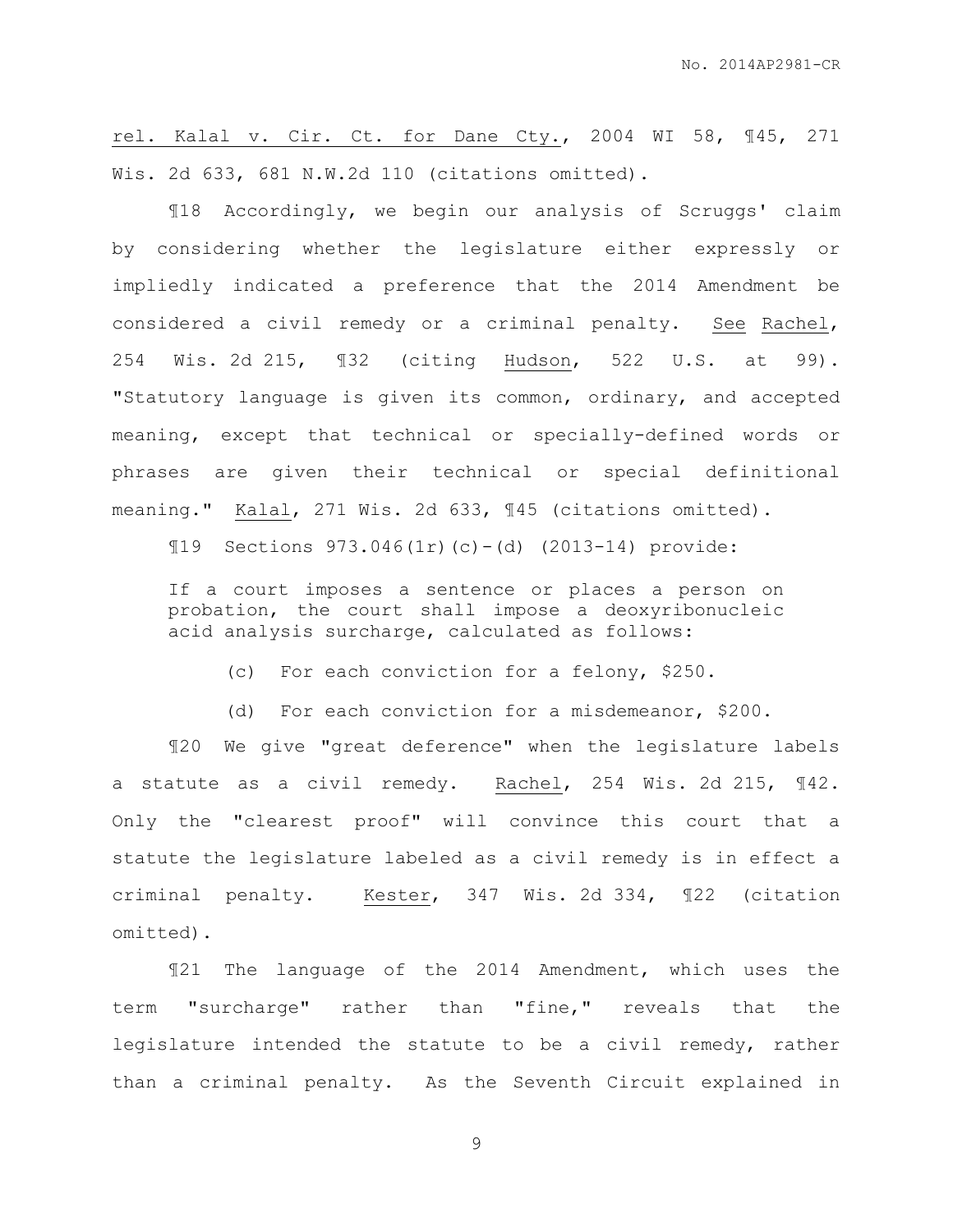Mueller v. Raemisch, a fine is a punishment for an unlawful act that is a "substitute deterrent for prison time" and "a signal of social disapproval of unlawful behavior." 740 F.3d 1128, 1133 (7th Cir. 2014). In contrast, a fee (or in this case a "surcharge") is compensation for a service provided to, or alternatively compensation for a cost incurred by, the person charged the fee. See id. $6$ 

¶22 Scruggs contends that placement of the DNA surcharge within the criminal sentencing statutes reflects a legislative intent to punish. According to Scruggs, the surcharge is situated squarely within the criminal sentencing statutes, which address imposition of criminal penalties. In contrast, Scruggs argues, court costs and other non-punitive charges are addressed in Chapter 814.

¶23 Scruggs overlooks that the DNA surcharge is explicitly set forth in Wis. Stat. § 814.76(5) (2013-14), which makes a distinction between a fine imposed in a criminal action and a surcharge imposed in that action. It provides:

Surcharges in criminal actions. In addition to any fine imposed in a criminal action, a defendant shall pay the following surcharges if applicable:

(5) The deoxyribonucleic acid analysis surcharge under s. 973.046(1r).

 $\overline{a}$ 

 $6$  We observe that court costs, fees, and surcharges are all set forth in Chapter 814 of the Wisconsin Statutes. Although Mueller uses the term "fee," a "surcharge" is similarly defined as an "additional charge, tax, or cost." Random House Unabridged Dictionary 1914 (2d ed. 1993).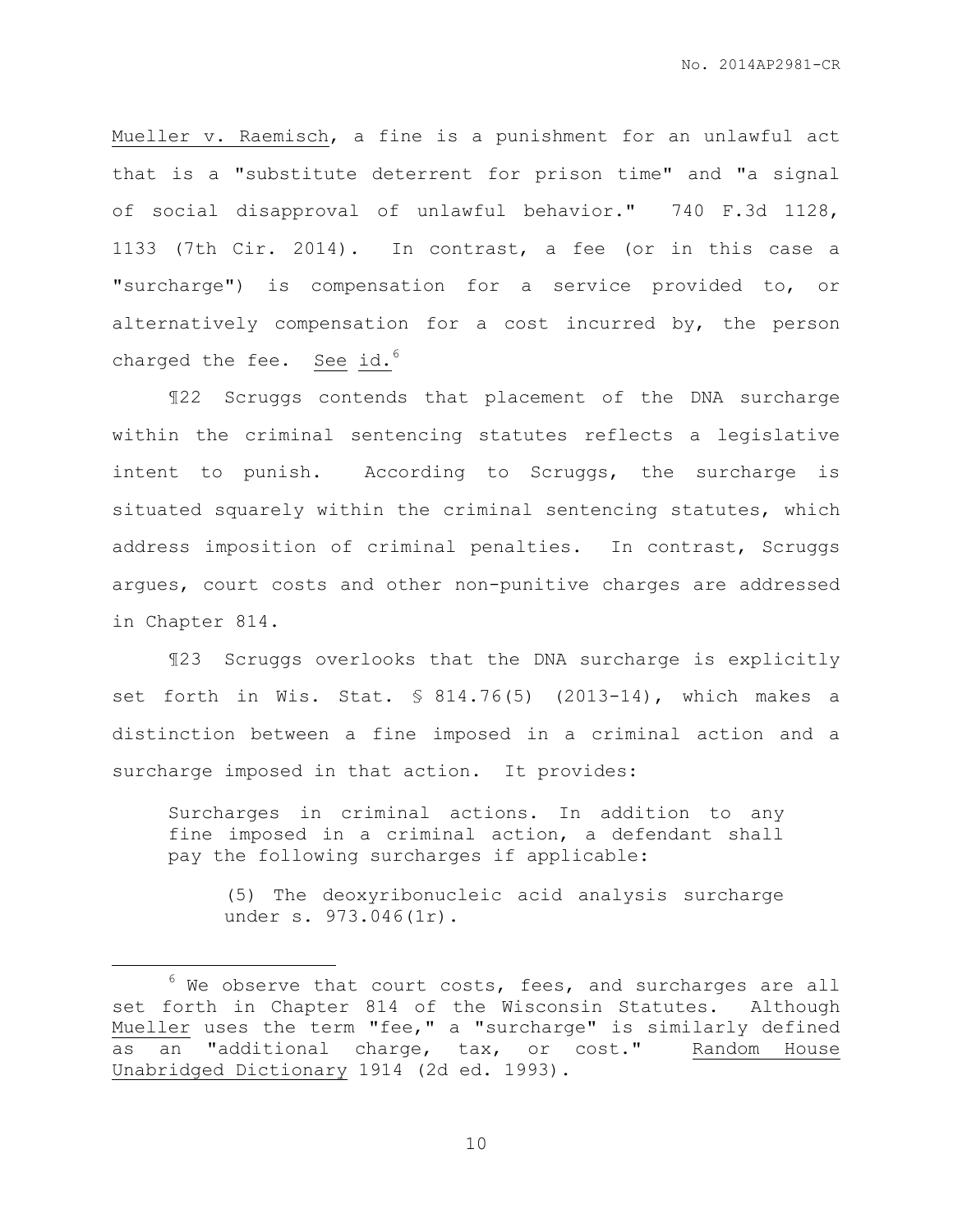Wis. Stat. § 814.76(5) (2013-14). Additionally, the United States Supreme Court has determined that a forfeiture provision may be a civil remedy even though the authorizing statute is located in the criminal code. Smith v. Doe, 538 U.S. 84, 94-95 (2003) (citing United States v. One Assortment of 89 Firearms, 465 U.S. 354, 364-65 (1984)).

¶24 Although Scruggs is correct that statutory language is interpreted in the context of the statutory scheme, considering closely-related statutes, the placement of the DNA surcharge within the criminal sentencing statutes is not the only statutory context we consider. See Kalal, 271 Wis. 2d 633, ¶46. As the court of appeals explained, the 2014 Amendment is part of a larger statutory initiative to expand the state's DNA databank and "to offset the increased burden on the Department of Justice (DOJ) in collecting, analyzing, and maintaining the additional DNA samples . . . ." Scruggs, 365 Wis. 2d 568, ¶11.

¶25 Thus, we also interpret the language used in the 2014 Amendment of 973.046(1r)(a) in relation to Wis. Stat. §§ 973.046(3). In order to offset the increased burden on the DOJ in collecting, analyzing, and maintaining the additional DNA samples, the legislature imposed the mandatory surcharge on felony convictions to be deposited initially with the secretary of administration but to be used by the DOJ to offset the increased costs.

¶26 Wisconsin Stat. § 973.046(3) (2013-14) states: "All moneys collected from deoxyribonucleic acid analysis surcharges shall be deposited by the secretary of administration . . . and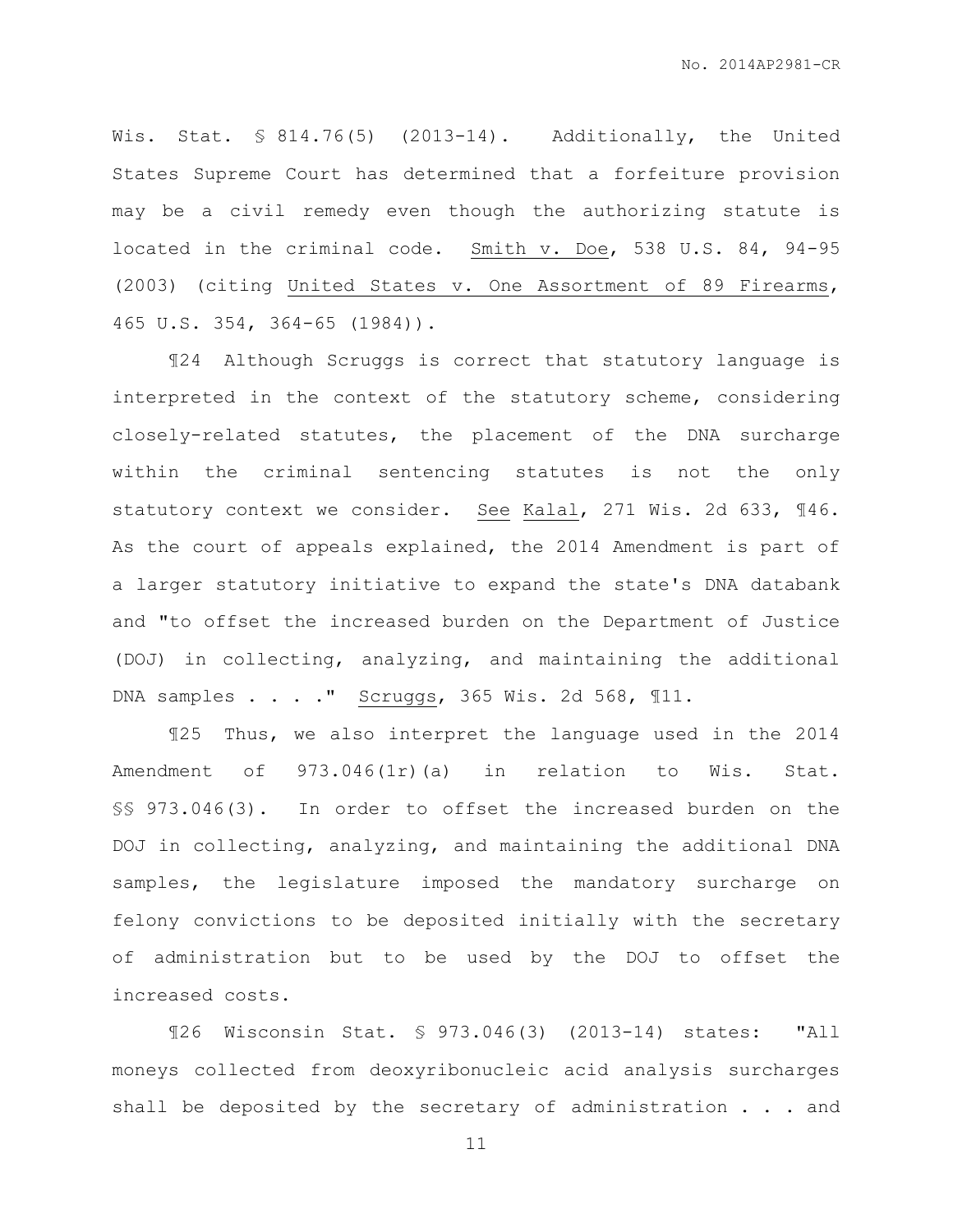utilized under s. 165.77." Section 165.77 sets forth the requirements that the DOJ provide for the analysis of the collected samples and maintain a state DNA databank. See Wis. Stat. § 165.77(2)(a)(1)&(3) (2013-14). When viewed in context, the imposition of a now mandatory surcharge that "is specifically dedicated to fund the collection and analysis of DNA samples and the storage of DNA profiles-all regulatory activities——evidences a nonpunitive cost-recovery intent." Scruggs, 365 Wis. 2d 568, ¶12.

¶27 Consulting legislative history further informs our interpretation. Kalal, 271 Wis. 2d 633, ¶51 (legislative history may be consulted to confirm a plain-meaning interpretation). The Legislative Fiscal Bureau memorandum regarding the 2014 Amendment recognized that DNA databanks are an important tool in criminal investigations and explained that the mandatory DNA surcharge would provide funding for the collection and analysis of DNA samples together with the maintenance of the DNA databank.<sup>7</sup> It further explained that "deoxyribonucleic acid testing allows a more certain and rapid identification of offenders as well as the exoneration of those wrongfully suspected or accused . . . ." Id. at 8.

¶28 Nonetheless, Scruggs argues that the intent of the 2014 Amendment is punitive because the surcharge bears no

 $\overline{a}$ 

 $7$  Leqis. Fiscal Bureau, DNA Collection at Arrest and the DNA Analysis Surcharge, Paper #410 to J. Comm. on Fin. 2-3, 8 (May 23, 2013).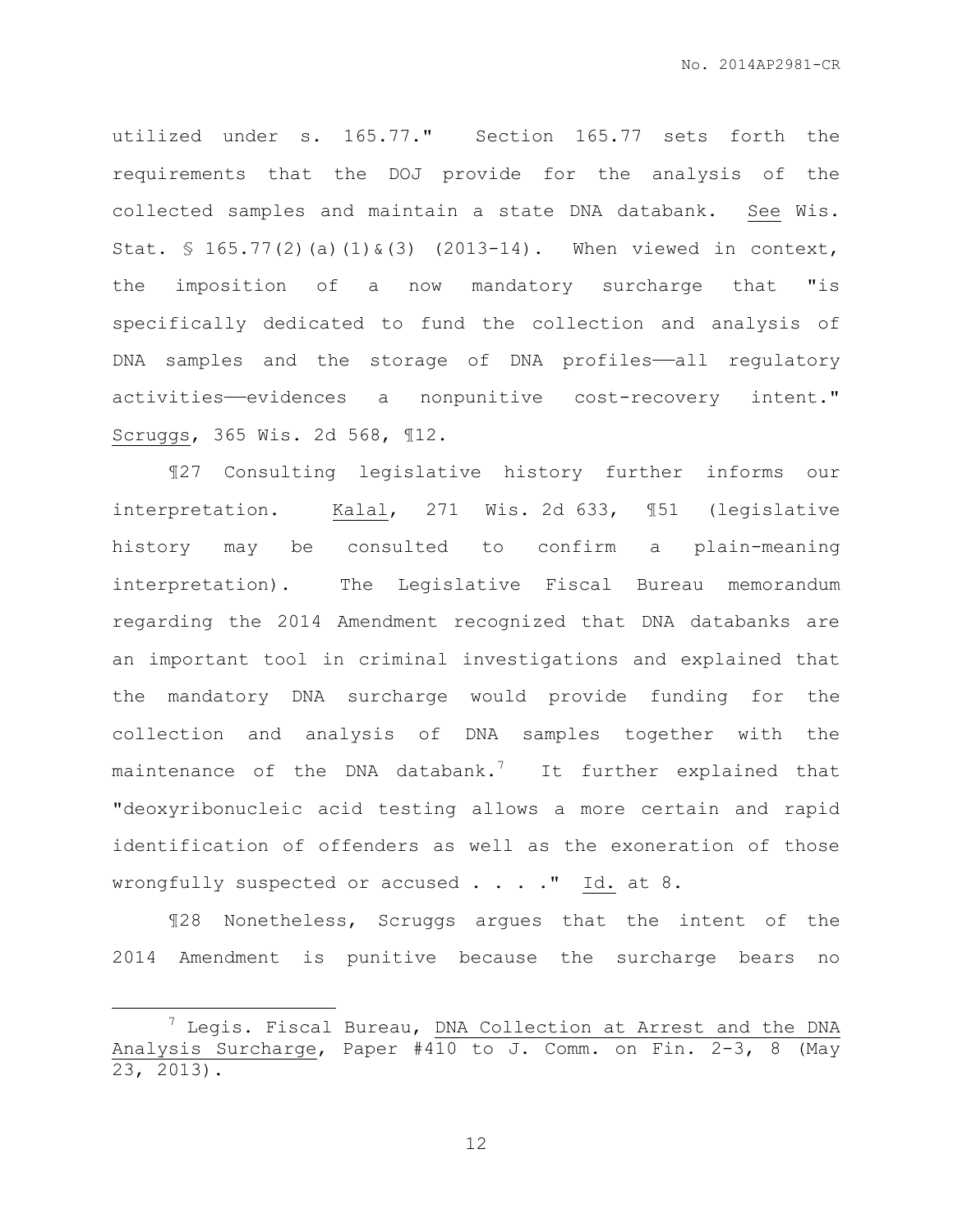relation to the DNA costs created by any particular defendant. As the Seventh Circuit explained in Mueller, one basis for reclassifying a surcharge as a fine "would be that it bore no relation to the cost for which the fee was ostensibly intended to compensate." 740 F.3d at 1133.

¶29 Scruggs has the burden of showing that the amount of the surcharge imposed here demonstrates that the \$250 surcharge is punitive in intent. Yet, she presents no evidence that the surcharge is meaningfully greater than the costs she caused the State to incur to collect, analyze, and curate her DNA.

¶30 The amount of the DNA surcharge for a single felony conviction suggests that the fee was not intended to be a punishment. As discussed above, it is instead intended to offset the costs associated with the collection and analysis of samples together with the maintenance of the state's DNA databank. See, e.g., In re DNA Ex Post Facto Issues, 561 F.3d 294, 300 (4th Cir. 2009) ("the relatively small size of the fee . . . indicate[d] that it was not intended to have significant retributive or deterrent value..."). The \$250 DNA surcharge is consistent with the DNA fees charged in other jurisdictions, which have been considered non-punitive. See, e.g., People v. Higgins, 13 N.E.3d 169, ¶20 (Ill. App. Ct. 2014) (citing People v. Guadarrama, 955 N.E.2d 615, 618 (Ill. App. Ct. 2011) (\$250)); Commonwealth v. Derk, 895 A.2d 622, 625–30, 630 n.6 (Pa. Super. Ct. 2006) (\$250); State v. Brewster, 218 P.3d 249, 251 (Wash. Ct. App. 2009) (\$100).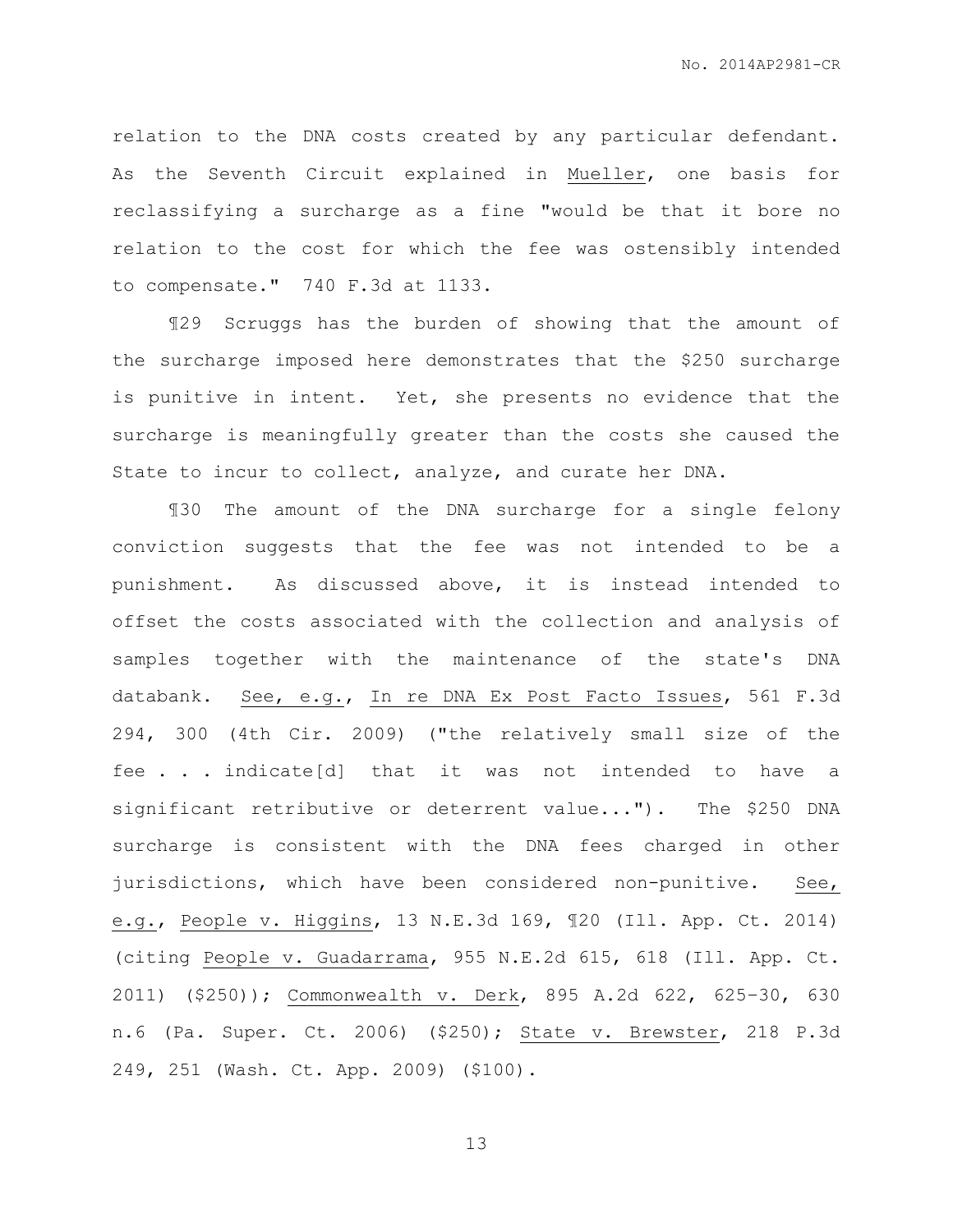¶31 Scruggs asserts next that tying the surcharge to the number and type of conviction indicates that the legislature is using the surcharge to impose a penalty on more serious offenders. She reasons that if the surcharge were actually intended to offset the costs of DNA testing there would be no reason to impose a higher surcharge based on the number and type of conviction when these factors do not affect the cost of obtaining a DNA sample from a single defendant. Scruggs further argues that a higher surcharge based on the number of convictions indicates that the legislature had a punitive intent in enacting the 2014 Amendment.

¶32 In State v. Radaj, the court of appeals considered a challenge to the 2014 Amendment based upon a \$1000 surcharge imposed for four felony convictions. 2015 WI App 50, ¶1, 363 Wis. 2d 633, 866 N.W.2d 758. Unlike Scruggs, Radaj was convicted of four felonies and assessed a \$250 surcharge for each conviction, which totaled \$1000. Id., ¶¶3-5.

¶33 The Radaj court determined that the 2014 Amendment was an ex post facto violation under the facts of that case because the multiple surcharges were punitive in effect. Id., ¶35. However, the court left for another day the issue Scruggs raises in this case. It explained that "we do not weigh in on whether the result might be different if Radaj had been convicted of a single felony carrying with it a mandatory \$250 surcharge, rather than the prior discretionary \$250 surcharge." Id., ¶36.

¶34 Radaj assumed without deciding that the legislative intent behind the 2014 Amendment was nonpunitive. Id., ¶16.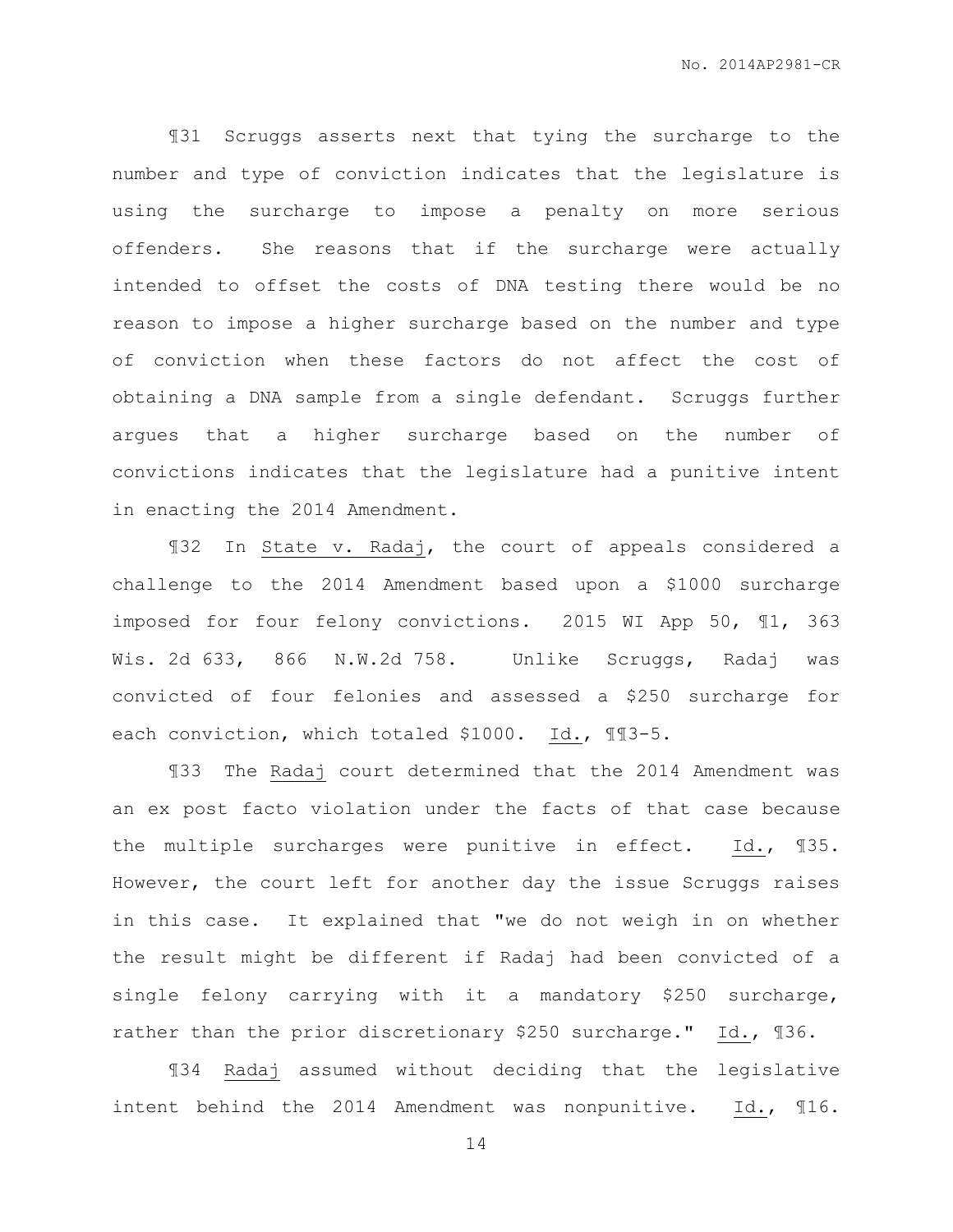However, Scruggs relies on a portion of the court's discussion of intent, in which it reasoned that "the legislative decision to tie the amount of the surcharge to the number of convictions . . . casts doubt on legislative intent." Id., ¶21.

¶35 Scruggs' reliance on Radaj is misplaced. <sup>8</sup> We assess the merits of this challenge by considering the facts of this particular case. As the court of appeals in this case explained, "since this appeal involves only a single felony

 $\overline{a}$ 

In Elward, the court of appeals concluded that a mandatory \$250 surcharge was punitive and violated the ex post facto clauses because a multi-phase rollout required circuit courts to begin imposing the surcharge on January 1, 2014. Id., ¶7. However, courts had to wait 15 months——until April 1, 2015— before they could actually order misdemeanants to provide a sample for DNA analysis. Id., 12 (citing 2013 Wis. Act 20, § 9426(1)(am) and (bm)). As a result, Elward never had to submit to a test. Id.,  $\P$ 7.

The State emphasized the roll out and the fact that the defendant in Elward was never ordered to provide a sample, in distinguishing this case:

Elward was distinguishable because of a lag in misdemeanor cases between the collection and the imposition of the surcharge and there was a 15 month gap . . . .

In this case, Ms. Scruggs did have to provide a sample. So, there were [] direct costs attributable to Ms. Scruggs by her providing a sample that needs to be analyzed, collected and analyzed in the data bank.

 $8$  At oral argument the State reiterated that it was not asking this court to overrule Radaj and again emphasized the distinctions between the two cases. It likewise stated that it was not challenging the holding in State v. Elward, 2015 WI App 51, 363 Wis. 2d 628, 866 N.W.2d 756, which it deemed also readily distinguishable.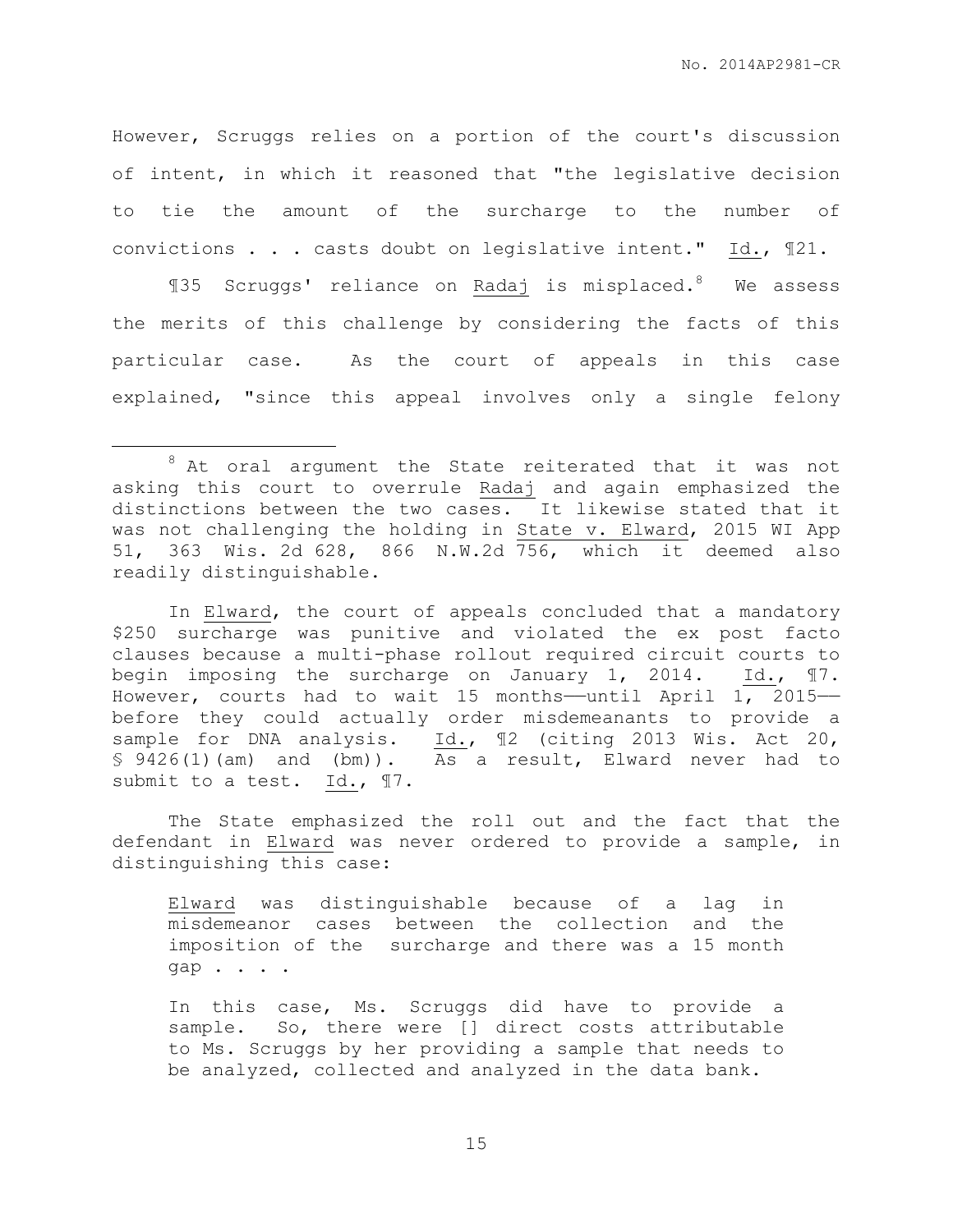conviction, Radaj does not control our decision." Scruggs, 365 Wis. 2d 568, ¶9. Unlike Radaj, which involved multiple surcharges for multiple felony convictions, this case addresses whether a single DNA surcharge for a single felony conviction is punitive.

¶36 Scruggs' reliance on the fact that the surcharge is set at a flat rate of \$200 for every misdemeanor conviction and \$250 for every felony conviction also fails. We agree with the court of appeals' determination that "Scruggs has pointed to nothing, other than speculation, that the disparity between the surcharges on a conviction for a felony as compared to a misdemeanor reflects that the legislature was motivated by a punitive intent." Scruggs, 365 Wis. 2d 568, ¶14; see also Mueller, 740 F.3d at 1134 ("The burden of proving that it is a fine is on the plaintiffs, and since they have presented no evidence that it was intended as a fine . . . they cannot get to first base without evidence that it is grossly disproportionate to the annual cost  $\ldots$ .").

¶37 Further, we observe that the 2014 Amendment did not change the amount of the \$250 DNA surcharge for felony offenders. The fact that there was no change in the amount of the surcharge for offenders convicted of a single felony suggests that there was no punitive intent in the mandatory DNA surcharge for felony offenders.

¶38 In sum, Scruggs has failed to produce evidence that a \$250 DNA surcharge imposed against a defendant for a single felony conviction is unrelated to the cost for which it is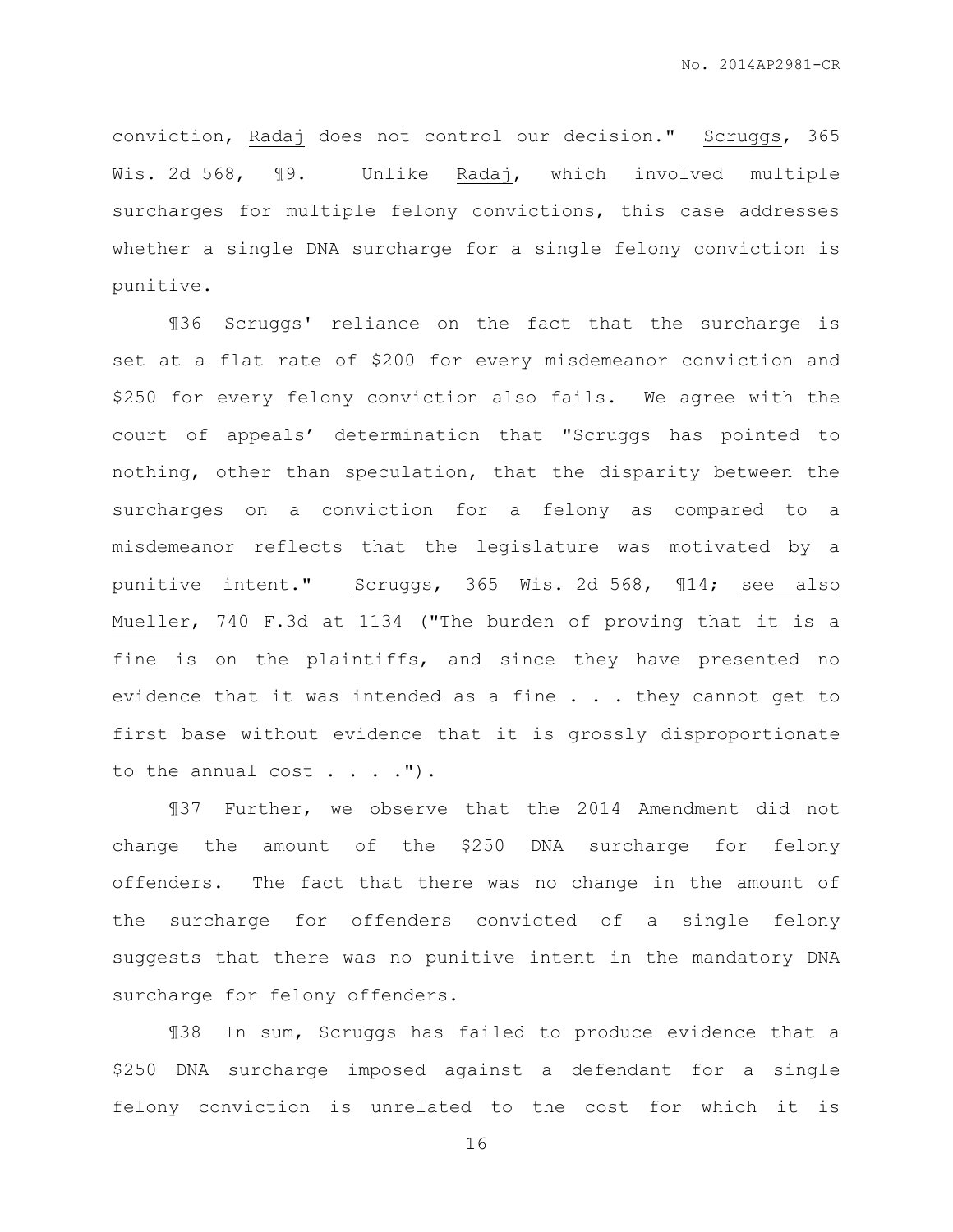intended to compensate. There is no evidence that the relatively small \$250 surcharge is grossly disproportionate to the cost of collecting, analyzing, and maintaining DNA specimens. We conclude that Scruggs has failed to carry her burden of demonstrating that the change from a discretionary to a mandatory surcharge for a single felony conviction committed before the effective date of the 2014 Amendment was intended as a criminal penalty.

### IV

¶39 Having concluded that Scruggs failed to show that the legislature intended the DNA surcharge to be a criminal penalty, we nevertheless consider next whether the 2014 Amendment is so punitive in effect as to transform the \$250 DNA surcharge into a criminal penalty. See Rachel, 254 Wis. 2d 215, 142. In applying the second part of the intent-effects test, we determine whether the surcharge imposed by the 2014 Amendment is "'so punitive in form and effect as to render them criminal' despite the legislature's intent to the contrary." Id. (quoting Hudson, 522 U.S. at 104). We afford the legislative preference for the civil label great deference and only the "clearest proof" will convince us that what has been denominated a civil remedy is actually a criminal penalty. Id.

¶40 As Scruggs acknowledges in her brief, although similar facts are considered when discussing punitive intent and punitive effect, each requires separate analysis. In determining whether a statute is punitive in effect, Scruggs correctly recognizes at the outset that our analysis is guided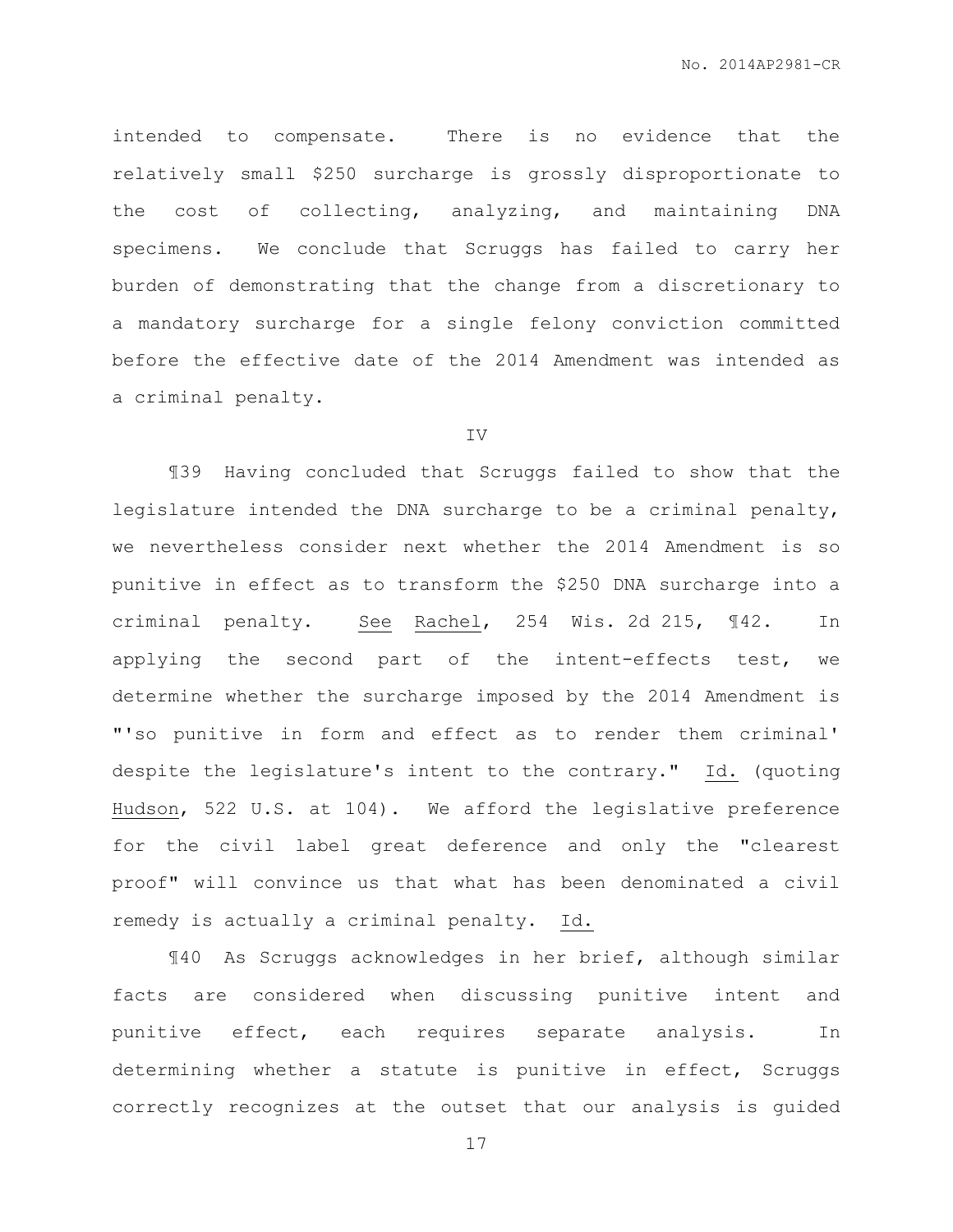by the seven factors as set forth in Kennedy v. Mendoza-Martinez, 372 U.S. 144, 168-69 (1963). Curiously, however, she does not refer to the factors again when she analyzes whether the surcharge has a punitive effect here.

¶41 The seven factors are whether: (1) the 2014 Amendment involves an affirmative disability or restraint; (2) it has historically been regarded as a punishment; (3) it comes into play only on a finding of scienter; (4) its operation will promote the traditional aims of punishment-retribution and deterrence; (5) the behavior to which the 2014 Amendment applies is already a crime; (6) an alternative purpose to which it may rationally be connected is assignable for it; and (7) it appears excessive in relation to the alternative purpose assigned. Id.; see also Rachel, 254 Wis. 2d 215, ¶33. These factors provide "useful guideposts." Hudson, 522 U.S. at 99. However, they are not exhaustive nor is any one factor dispositive. Smith v. Doe, 538 U.S. at 97 (citations omitted).

¶42 We address first the factors that cut in favor of the State's argument that the 2014 Amendment is nonpunitive in effect under the facts of this case. Under the first factor, the surcharge is nonpunitive because it does not impose an affirmative disability or restraint, in contrast to imprisonment. See, e.g., Hudson, 522 U.S. at 104. Given our determination regarding intent, there is also no evidence under the second factor that the surcharge has historically been considered a punishment. See id. at 104-105 ("the payment of fixed or variable sums of money [is a] sanction which ha[s] been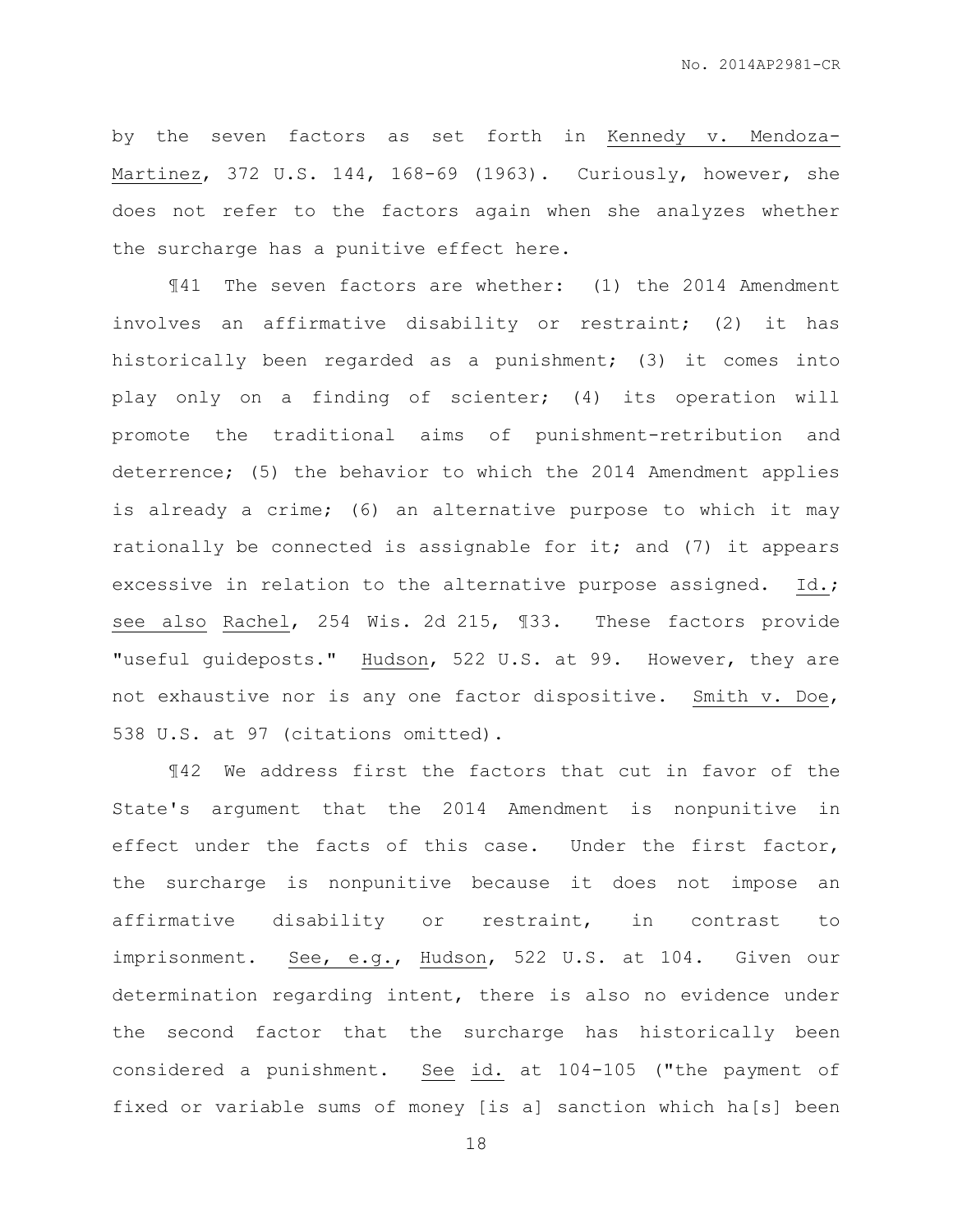recognized as enforceable by civil proceedings since the original revenue law of 1789.") (quoting Helvering v. Mitchell, 303 U.S. 391, 400 (1938)). The third factor also supports the State because the 2014 Amendment does not have a scienter requirement. See Rachel, 254 Wis. 2d 215, ¶51. A mandatory surcharge is imposed against any person convicted of a felony, without regard to the defendant's state of mind. See Hudson, 522 U.S. at 104.

¶43 Conversely, there is only one factor that more clearly cuts in favor of Scruggs. Under the fifth factor, the DNA surcharge applies to behavior that is already a crime, suggesting that the surcharge has the effect of punishing criminal behavior. However, this fact is insufficient to render a monetary penalty criminally punitive. Id. at 105 (citing United States v. Ursery, 518 U.S. 267, 292 (1996) ("the fact that a forfeiture statute has some connection to a criminal violation is far from the 'clearest proof' necessary to show that a proceeding is criminal.").

¶44 We turn next to factors that are disputed by the parties. The remaining factors at issue are whether: (4) the 2014 Amendment's operation will promote the traditional aims of punishment-retribution and deterrence; (6) an alternative purpose to which it may be rationally connected is assignable for it; and (7) it appears excessive in relation to the alternative purpose assigned. See Rachel, 254 Wis. 2d 215, ¶33.

¶45 This portion of our discussion regarding the effect of the 2014 Amendment is closely related to our analysis regarding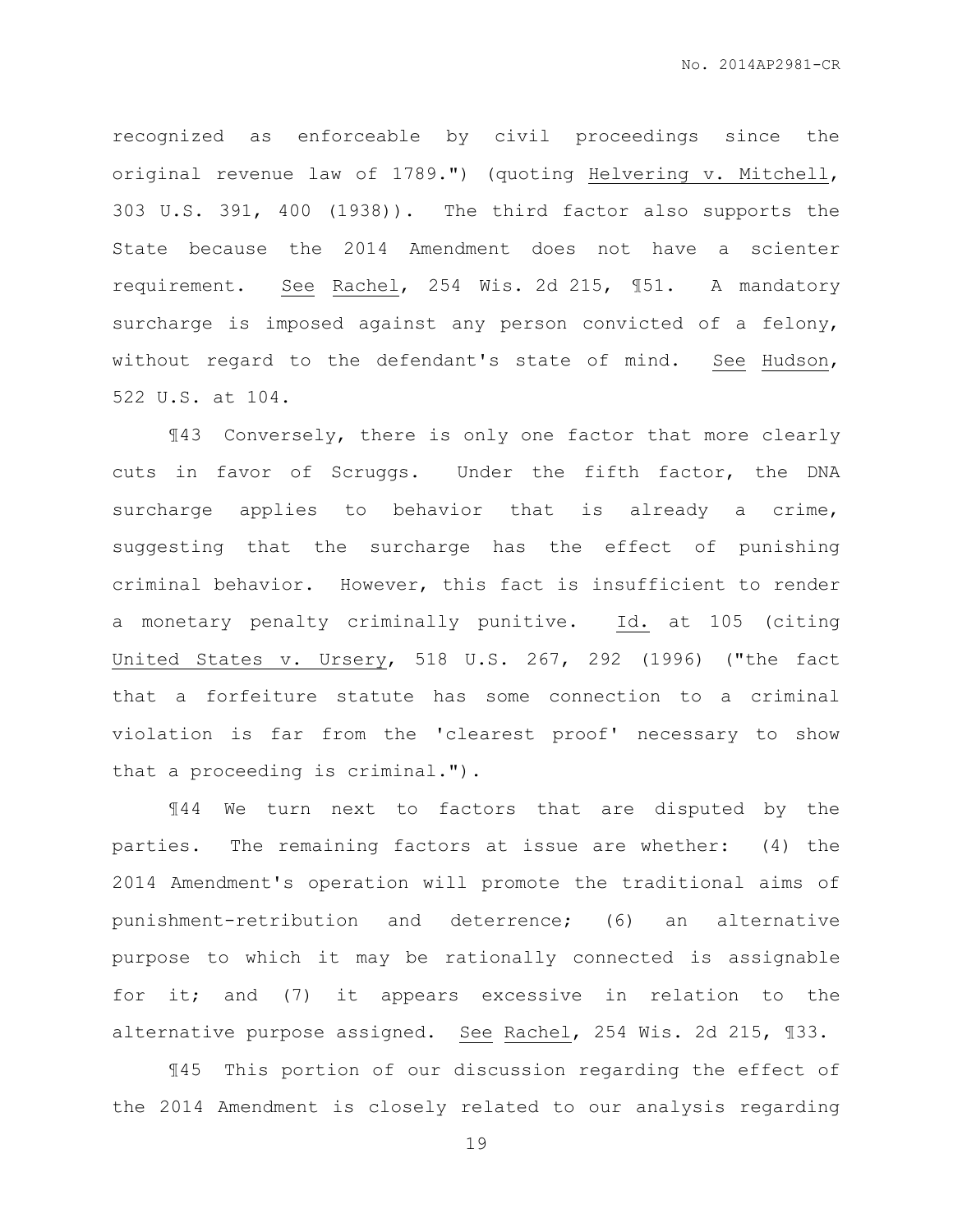whether the connection between the surcharge and the costs it is intended to offset evinces a punitive legislative intent. As set forth more fully in the above discussion regarding intent, the relatively small size of a single \$250 DNA surcharge indicates that it does not serve the traditional aims of punishment-retribution and deterrence. See, e.g., In re DNA, 561 F.2d at 300; see also ¶29, supra.

¶46 In considering Scruggs' claim, we observe that a surcharge need bear "only an approximate relation to the cost it is meant to offset." See Mueller, 740 F.2d at 1133. One basis for reclassifying a fee as a fine would be that it "bore no relation to the cost for which the fee was ostensibly intended to compensate." Id.

¶47 The purpose to which the surcharge is connected is to offset the increased burden on the DOJ in collecting, analyzing, and maintaining the additional DNA samples. An examination of cases cited by the parties reflects an emphasis on considering the amount of the surcharge or fee in question and asking whether there is a rational relationship between that amount and the non-punitive activities the surcharge or fee is intended to fund. For example, in Mueller, the Seventh Circuit considered the amount of the fee in light of a list of "formidable" ongoing tasks associated with the sex offender registry. 740 F.3d at 1134. Likewise, in In re DNA, the Fourth Circuit made a point of noting that the defendant "offer[ed] nothing to suggest that \$250 is excessive considering the costs associated with the [DNA] database." 561 F.3d at 300.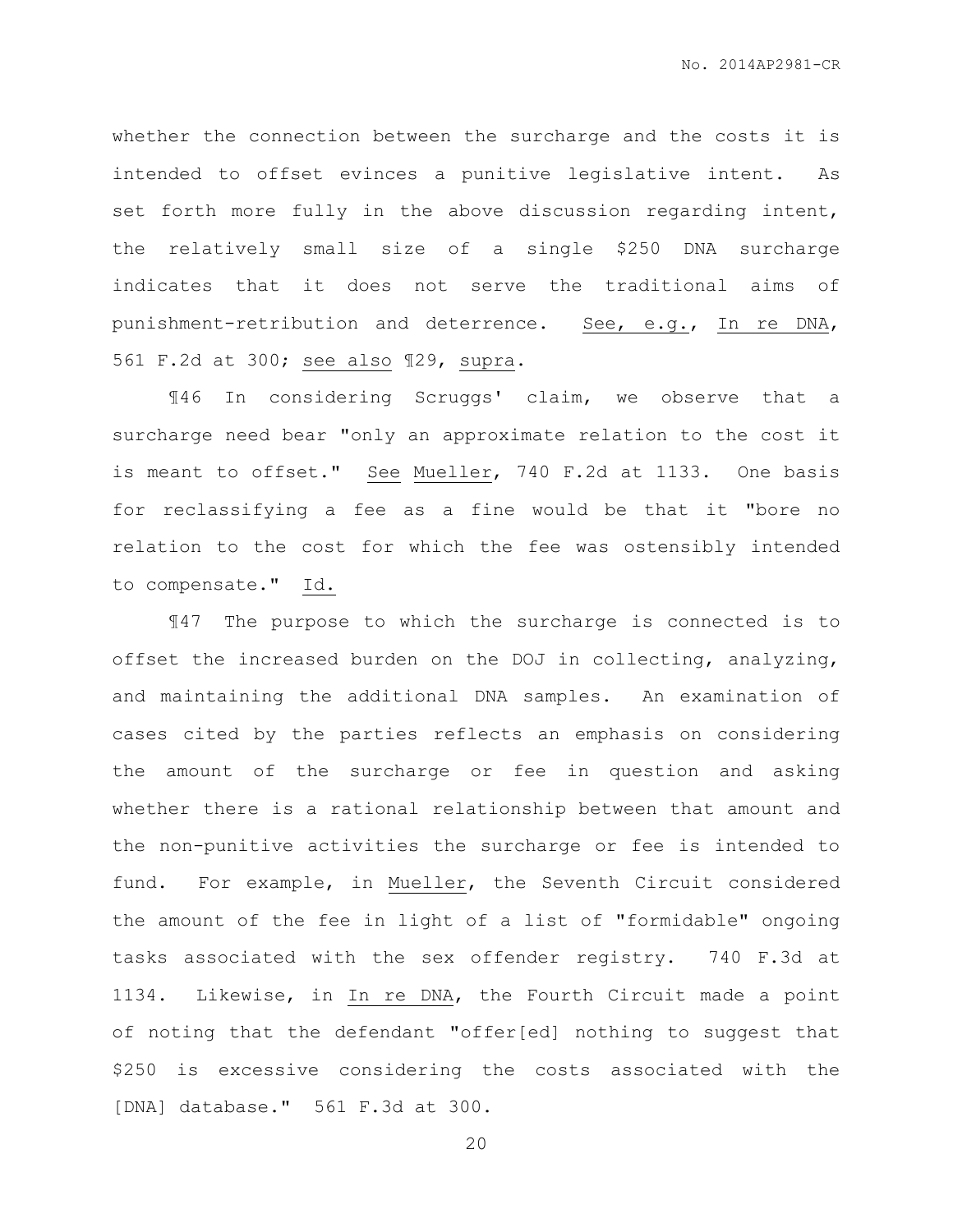¶48 Like these other courts, we focus on the rational connection between the amount of a fee and the costs the fee was intended to cover. Scruggs has failed to demonstrate that a \$250 DNA surcharge for a single felony conviction is excessive in relation to the activities it is intended to fund. See Mueller, 740 F.3d at 1134 ("The burden of proving that it is a fine is on the plaintiffs  $\ldots$  ") (internal citations omitted). Scruggs has offered nothing to suggest that the single \$250 surcharge is excessive or that it bears no relation to the costs it is intended to compensate. See In re DNA, 561 F.3d at 300; see also Mueller, 740 F.3d at 1133. Thus, we have no reason to think that the \$250 surcharge is excessive or lacks a reasonable relationship to the costs of collecting and analyzing the DNA samples together with maintaining DNA profiles in a statewide databank.

¶49 Scruggs has failed to show by the "clearest proof" that the \$250 surcharge is excessive or that there is no rational connection between the amount of the single surcharge and the costs it is intended to compensate. We determine that Scruggs has not met her burden of demonstrating that the change from a discretionary to a mandatory surcharge for a single felony conviction that was committed before the effective date of the 2014 Amendment is so punitive in effect as to transform a single \$250 DNA surcharge into a criminal penalty. See Rachel, 254 Wis. 2d 215, ¶33.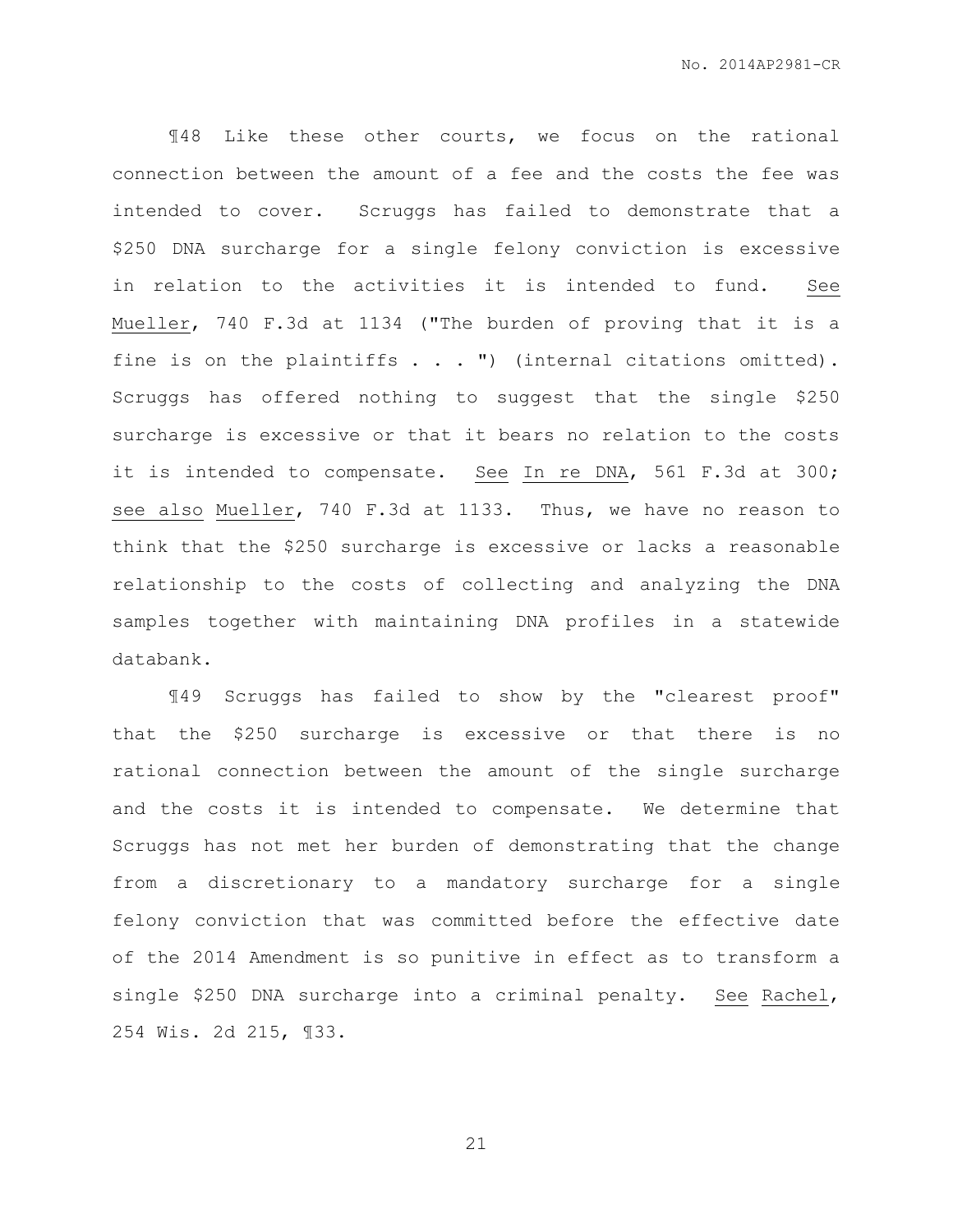V

¶50 In sum, like the court of appeals, we conclude that Scruggs has not met her burden of establishing beyond a reasonable doubt that the amended statute is unconstitutional. She has failed to show that the mandatory imposition of this DNA surcharge, which was discretionary at the time she committed the single felony offense, is punitive in either intent or effect and thus violative of the ex post facto prohibition.

¶51 Accordingly, we affirm the decision of the court of appeals, denying Scruggs' postconviction motion to vacate the \$250 DNA surcharge.

*By the Court*.–The decision of the court of appeals is affirmed.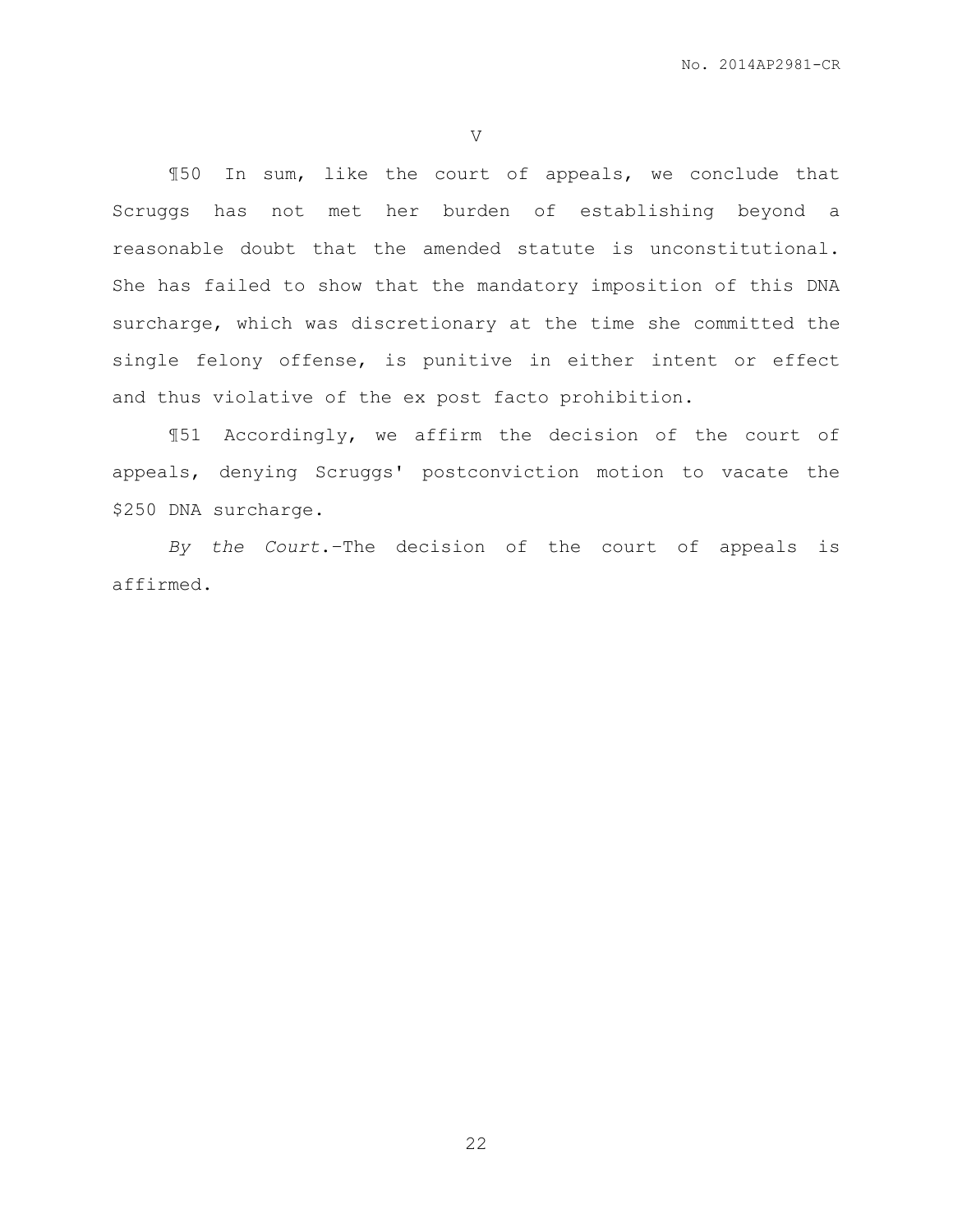¶52 SHIRLEY S. ABRAHAMSON, J. *(dissenting).* An ex post facto law is any law which "makes more burdensome the punishment for a crime, after its commission . . . . " State v. Thiel, 188 Wis. 2d 695, 699, 524 N.W.2d 641 (quoting Collins v. Youngblood, 497 U.S. 37, 42 (1990)).

¶53 When Scruggs committed the crime, she faced the possibility of a \$250 DNA surcharge. Under the amended DNA surcharge law, Scruggs now faces the certainty of a \$250 DNA surcharge.

¶54 For ex post facto purposes, the critical question is whether the mandatory DNA surcharge statute makes more burdensome the punishment for Scruggs' crime.

¶55 The law of this state (accepted by the parties and the majority opinion) is that the mandatory, per-conviction DNA surcharge statute violates the ex post facto clause when applied to a defendant convicted in a single case of multiple crimes committed prior to the effective date of the mandatory DNA surcharge statute. See State v. Radaj, 2015 WI App 50, 1135-36, 363 Wis. 2d 633, 866 N.W.2d 758.<sup>1</sup>

¶56 In contrast, the question in the instant case is whether the mandatory DNA surcharge law requiring a circuit court to impose a single \$250 DNA surcharge for the conviction of

 $\overline{a}$ 

<sup>&</sup>lt;sup>1</sup> The majority opinion and the parties do not challenge State v. Radaj, 2015 WI App 50, 363 Wis. 2d 633, 866 N.W.2d 758. Majority op., ¶35 n.8. Instead, the majority opinion distinguishes Radaj on its facts: "Unlike Radaj, which involved multiple surcharges for multiple felony convictions, this case addresses whether a single DNA surcharge for a single felony conviction is punitive." Majority op., ¶35.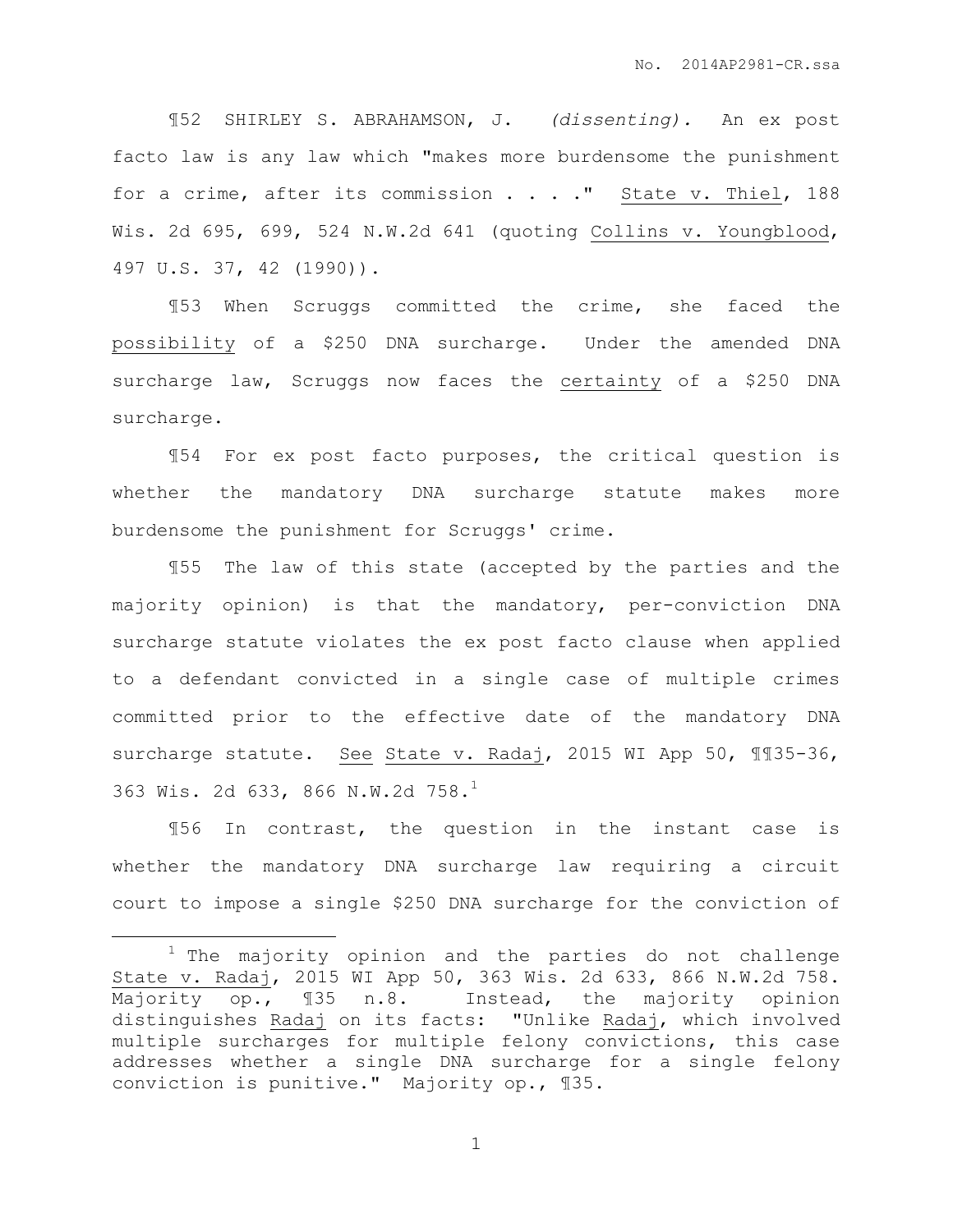a single crime violates the ex post facto clause when applied to a crime committed prior to the effective date of the statute.

¶57 To me, a statute mandating a DNA surcharge is obviously more burdensome on a defendant than a statute granting a circuit court discretion to impose a DNA surcharge on a defendant. Indeed United States Supreme Court case law supports this approach. See Lindsey v. Washington, 301 U.S. 397, 400-02 (1937) (changing penalty from 15-year maximum imprisonment to mandatory 15-year imprisonment violated ex post facto clause); Weaver v. Graham, 450 U.S. 24, 32 n.17 (1981) ("a law may be retrospective not only if it alters the length of the sentence, but also if it changes the maximum sentence from discretionary to mandatory").

¶58 Thus, to me, the question becomes whether the more burdensome mandatory DNA surcharge is punishment for ex post facto purposes.

¶59 Radaj already recognizes that a mandatory surcharge can constitute punishment for ex post facto purposes.

¶60 Although not considered in Radaj, the mandatory surcharge looks like punishment because the statute explicitly makes it part of a defendant's sentence. Other statutorily imposed surcharges, fees, and costs are not explicitly part of the sentence.<sup>2</sup>

 $\overline{a}$ 

 $2$  Wisconsin Stat. § 973.046(1r) provides:

<sup>(1</sup>r) If a court imposes a sentence or places a person on probation, the court shall impose a deoxyribonucleic acid analysis surcharge, calculated as follows: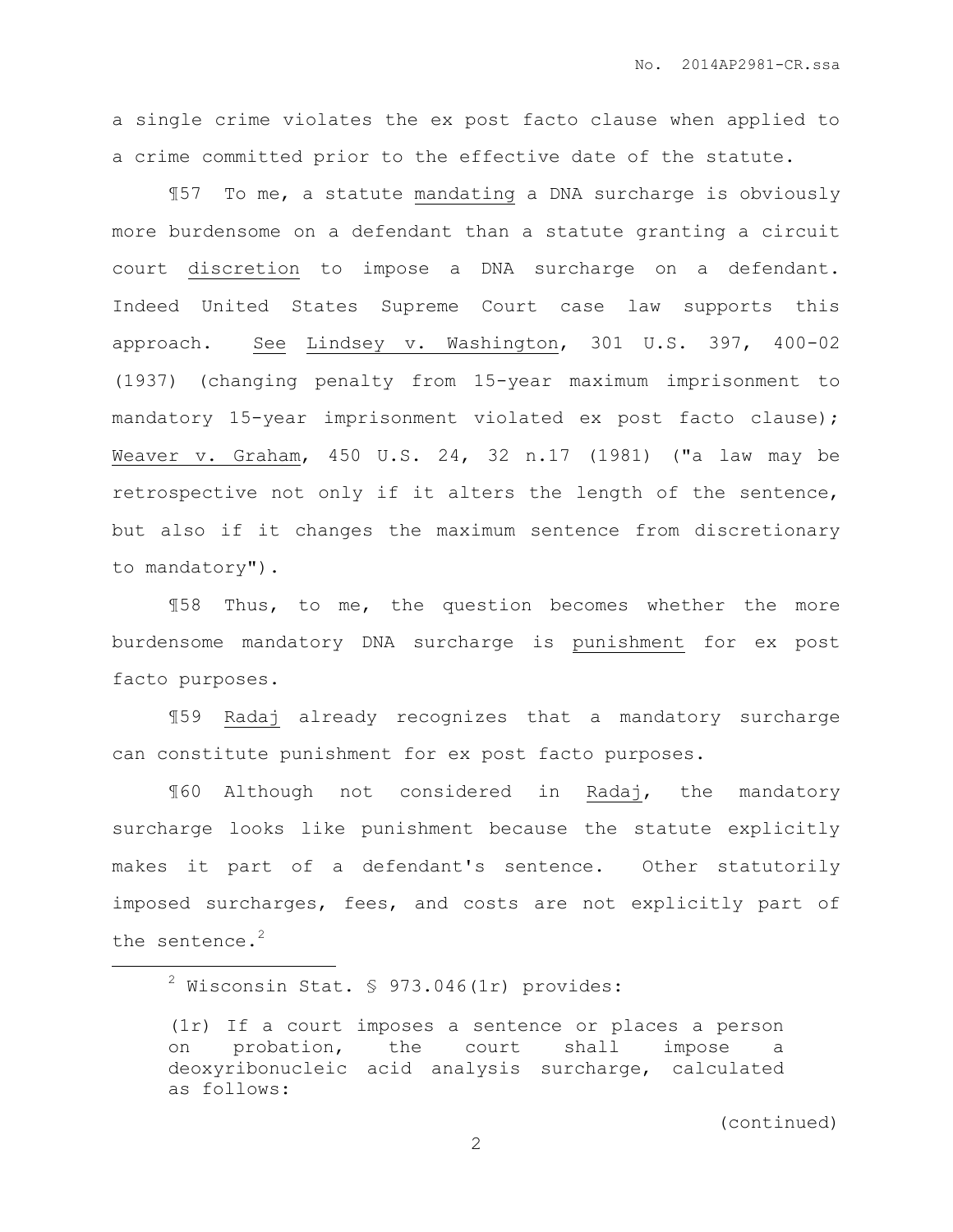¶61 Because the DNA surcharge is part of the sentence and because the sentence is the means by which circuit courts impose punishment, the DNA surcharge has been considered part of punishment.<sup>3</sup> See <u>State v. Nickel</u>, 2010 WI App 161, 330 Wis. 2d 750, 794 N.W.2d 765.

¶62 In Nickel, the defendant moved to vacate the DNA surcharge imposed under the permissive DNA surcharge law. The court of appeals explained that when "a defendant moves to vacate a DNA surcharge, the defendant seeks sentence modification." Nickel, 330 Wis. 2d 750, ¶5. The court of appeals rejected "the notion that the DNA surcharge is neither a sentence nor a component of a sentence. Nickel, 330 Wis. 2d 750,  $\P6.4$ 

¶63 Scruggs' judgment of conviction and sentence explicitly states that she must submit a DNA sample and pay a

(a) For each conviction for a felony, \$250.

 $\overline{a}$ 

(b) For each conviction for a misdemeanor, \$200.

 $3$  See State v. Edwards, 2013 WI App 51,  $\mathbb{I}7$  n.2, 347 Wis. 2d 526, 830 N.W.2d 109 (quoting State v. Gibbons, 71 Wis. 2d 94, 97, 237 N.W.2d 33 (1976) ("[A] sentence is the means by which the court imposes a punishment or penalty provided by statute for the offense upon the person found guilty, as distinguished from probation, under which sentence is either withheld or its execution stayed.")).

<sup>4</sup> At least two circuit courts have vacated the mandatory DNA surcharge imposed on defendants who committed crimes before the effective date of the statutory mandatory DNA surcharge. See State v. Tharp, Milwaukee County Case Nos. 13-CF-2871 & 13-CF-5173 (Cir. Ct. Oct. 9, 2014); State v. Vivar, Jefferson County Case No. 13-CT-367 (Cir. Ct. Sept. 9, 2014).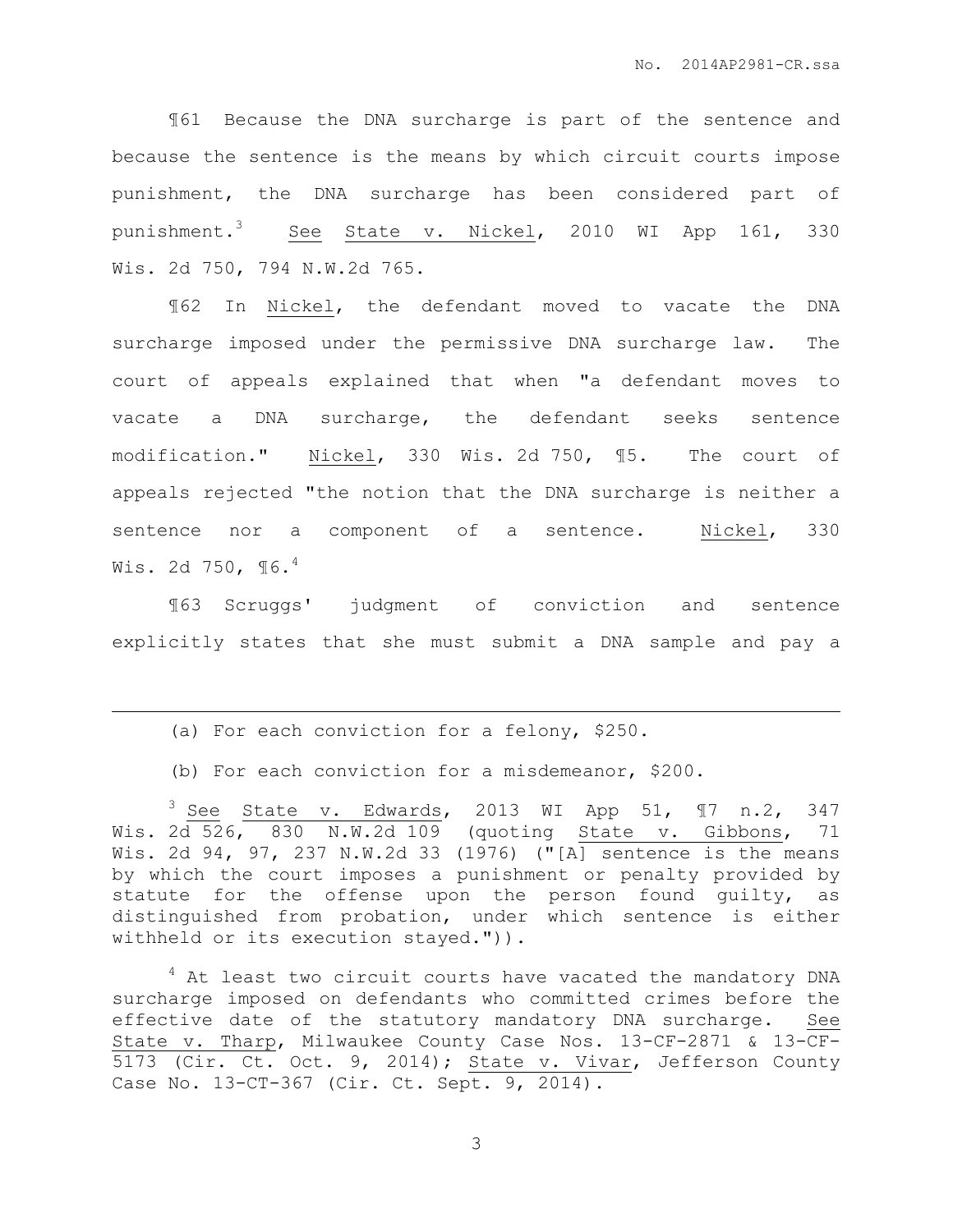\$250 surcharge.<sup>5</sup> Following the reasoning of Nickel, the DNA surcharge (statutorily mandated as part of Scruggs' sentence) constitutes punishment for purposes of the ex post facto clause.

¶64 I could end here and conclude that the mandatory DNA surcharge statute is punishment and its retroactive application runs afoul of the prohibition against ex post facto laws in the federal and state constitutions.<sup>6</sup>

¶65 Nevertheless, I continue my ex post facto analysis, focusing on whether the mandatory DNA surcharge statute has a punitive effect. $7$ 

 $\overline{a}$ 

 $6$  See Article I, Section 10 of the United States Constitution and Article I, Section 12 of the Wisconsin Constitution, prohibiting ex post facto laws.

"The animating principle underlying the ex post facto clauses is the concept of fair warning." State ex rel Singh v. Kemper, 2016 WI 67, ¶39, 371 Wis. 2d 127, 883 N.W.2d 86. See also Breck P. McAllister, Ex Post Facto Laws in the Supreme Court of the United States, 15 Cal. L. Rev. 269, 287 (1927) ("At the root of the mischief of ex post facto laws is their unfairness. The individual is entitled to a chance to know what the law is before he acts. The law must be accessible. It must not, like Caligula's, be written in small characters and hung upon high pillars.").

 $7$  I conclude that a punitive legislative intent can be shown, but it is easier to demonstrate that the mandatory DNA surcharge statute's effect is more burdensome punishment than the discretionary statute. Similar arguments support both punitive intent and punitive effect.

<sup>5</sup> The majority opinion suggests that a cross-reference to the DNA surcharge in Wis. Stat. § 814.76(5), which lists various surcharges in criminal actions, negates any inferences that could be drawn from the placement of the DNA surcharge in the criminal statutes. I disagree. In any event § 814.76(5) does not negate the fact that the DNA surcharge is, unlike other surcharges, part of the sentence.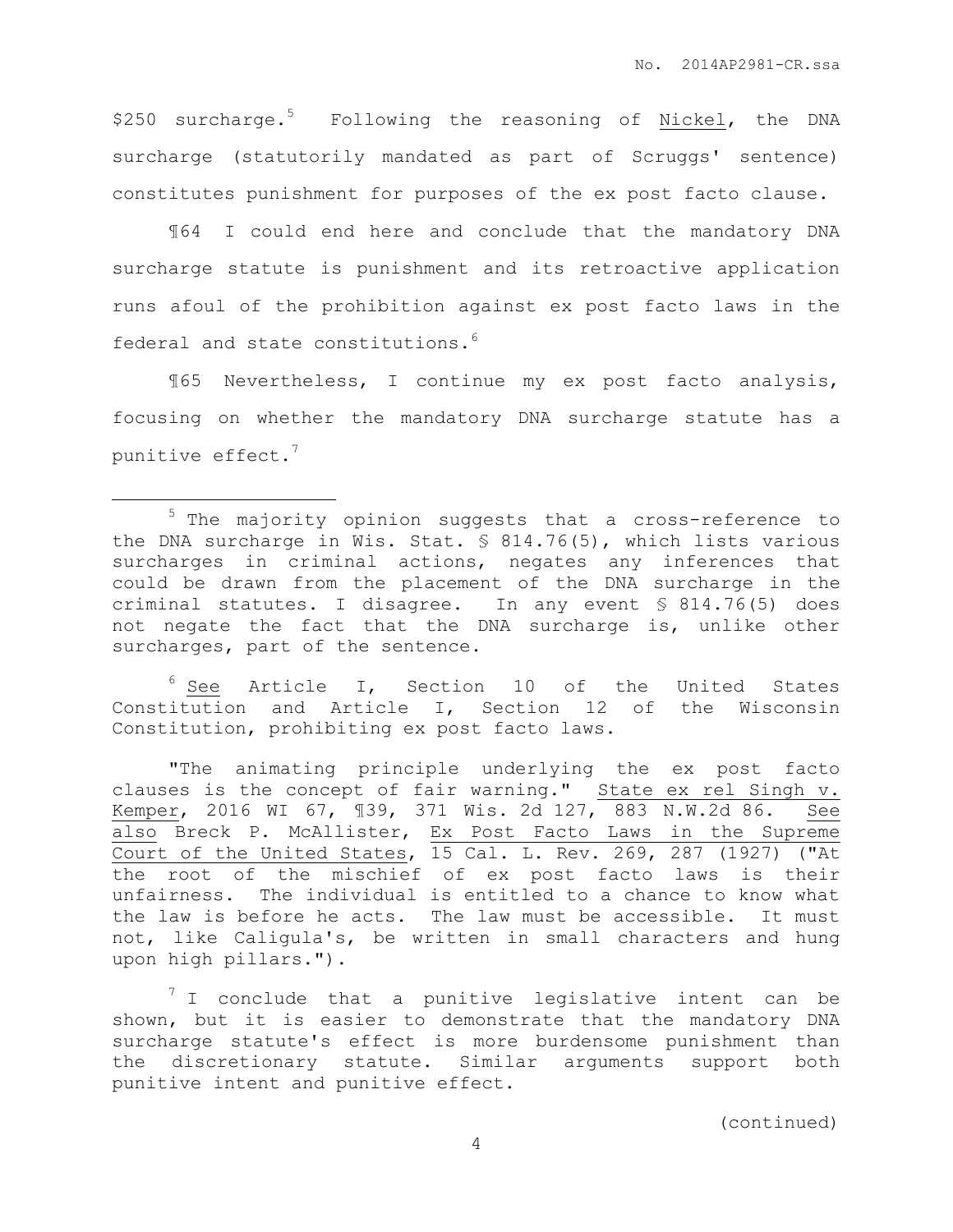¶66 In an ex post facto analysis, the text of the challenged statute must be scrutinized. The proper approach is to determine whether the mandatory DNA surcharge statute is an unconstitutional ex post facto violation on its face.<sup>8</sup>

¶67 The text of the statutory mandatory DNA surcharge demonstrates that the DNA surcharge is punitive in effect and not merely a reasonable civil charge to fund the estimated costs of state DNA programs:

 $\overline{a}$ 

Compare People v. Stead, 845 P.2d 1156, 1160 (Colo. 1993) (resting its conclusion that a drug offender surcharge had a punitive intent in part on the ground that "[t]he surcharge at issue is part of Colorado's criminal code" and in part on "[t]he amount of the fine imposed is correlated to the degree of felony committed.") with In re DNA Ex Post Facto Issues, 561 F.3d 294, 299-300 (4th Cir. 2009) (resting its conclusion that a \$250 DNA surcharge applied per defendant did not have a punitive intent because the surcharge's express purpose was "not punitive," it was not codified in statutory chapter addressing "crime and punishment," it offset DNA expenses, and it was "relatively small [in] size.").

 $8$  See, e.g., Hudson v. United States, 522 U.S. 93, 100-01 (1997) (the seven Mendoza-Martinez factors "must be considered in relation to the statute on its face."); Weaver v. Graham, 450 U.S. 24, 29, 34 (1981) ("the inquiry [whether the criminal statute ameliorates or worsens conditions imposed by its predecessor] looks to the challenged provision, and not to any special circumstances that may mitigate its effect on the particular individual"); Lindsey v. Washington, 301 U.S. 397, 401 (1937) ("[T]he ex post facto clause looks to the standard of punishment prescribed by a statute, rather than to the sentence actually imposed. . . . It is for this reason that an increase in the possible penalty is ex post facto regardless of the length of the sentence actually imposed, since the measure of punishment prescribed by the later statute is more severe than that of the earlier.") (citations omitted).

See also 6 Wayne R. LaFave et al., Criminal Procedure § 25.1(c) at 765-66 (4th ed. 2015).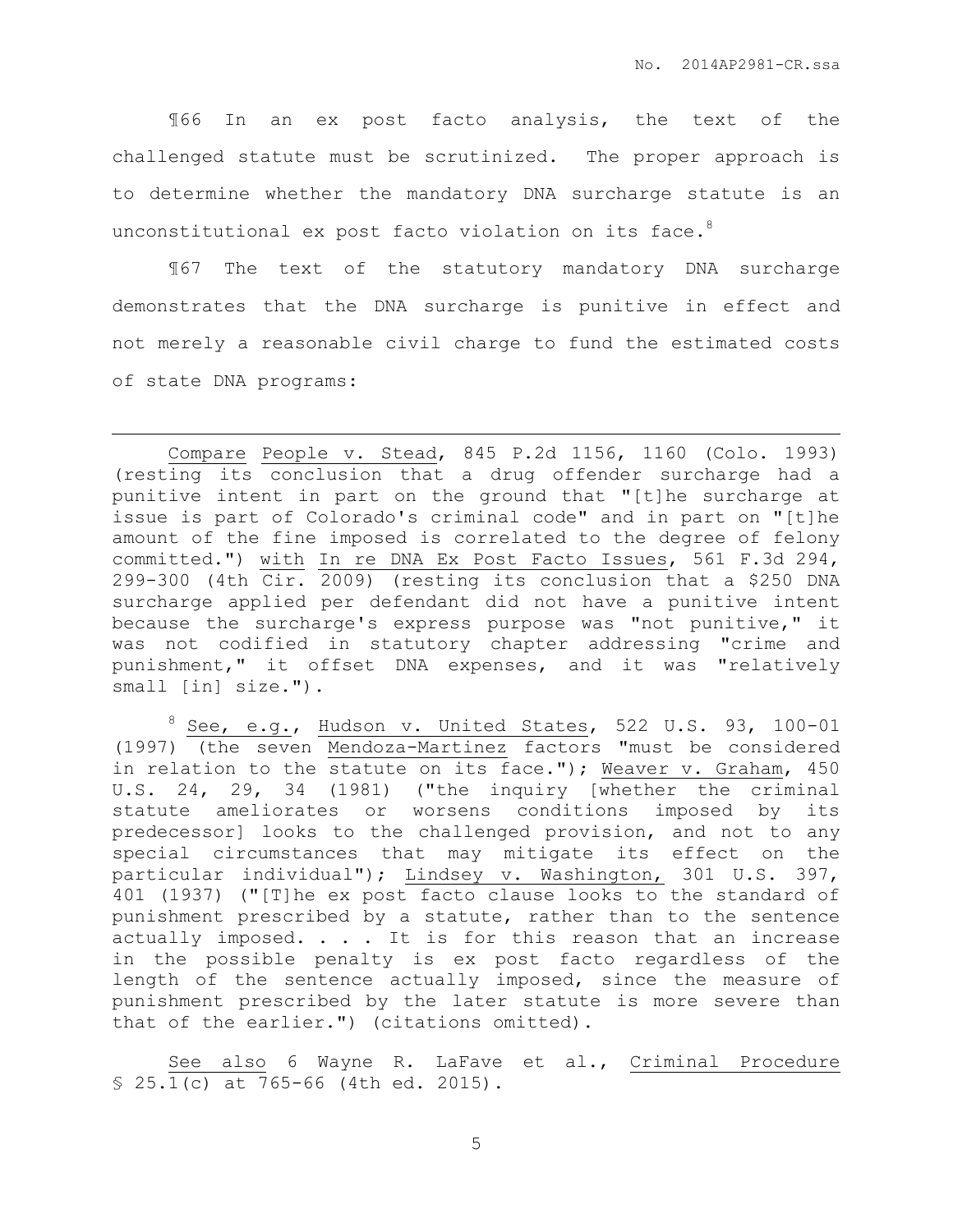- The DNA surcharge is imposed and collected as part of the sentence in every criminal conviction, regardless of whether a DNA sample is collected or analyzed.
- The DNA surcharge is imposed and collected as part of the sentence in every criminal conviction on the basis of the number of convictions, regardless of whether a DNA sample is collected or analyzed.<sup>9</sup>
- The DNA surcharge is imposed and collected as part of the sentence in every criminal conviction, regardless of whether the defendant has previously furnished a DNA sample.

¶68 The most significant factor in a court's determination that a statute's effects are not punitive is that the statute

 $\overline{a}$ 

 $9$  Two legislative decisions suggest a punitive intent: (1) tying the amount of the surcharge to the number of convictions (regardless of whether the defendant supplied only one DNA sample or several and regardless of whether the State analyzed one DNA sample or numerous samples); and (2) imposing a lesser DNA surcharge for misdemeanors than felonies. Cf. State v. Radaj, 2015 WI App 50, ¶21, 363 Wis. 2d 633, 866 N.W.2d 758 ("Wisconsin's DNA surcharge increases with each conviction . . . . [T]he legislative decision to tie the amount of the surcharge to the number of convictions, something seemingly unrelated to the cost of the DNA-analysis-related activities that the surcharge funds, casts doubt on legislative intent."); State v. Elward, 2015 WI App 51, ¶7, 363 Wis. 2d 628, 866 N.W.2d 756 ("When the circuit court sentenced Elward, the law required the surcharge, but did not permit the State to actually collect a DNA sample. As a result, the \$200 surcharge bore no relation to the cost of a DNA test because he never had to submit to a test. The State received money for nothing. . . . [T]he surcharge . . . violated the Constitution's ex post facto clause.") (citation omitted).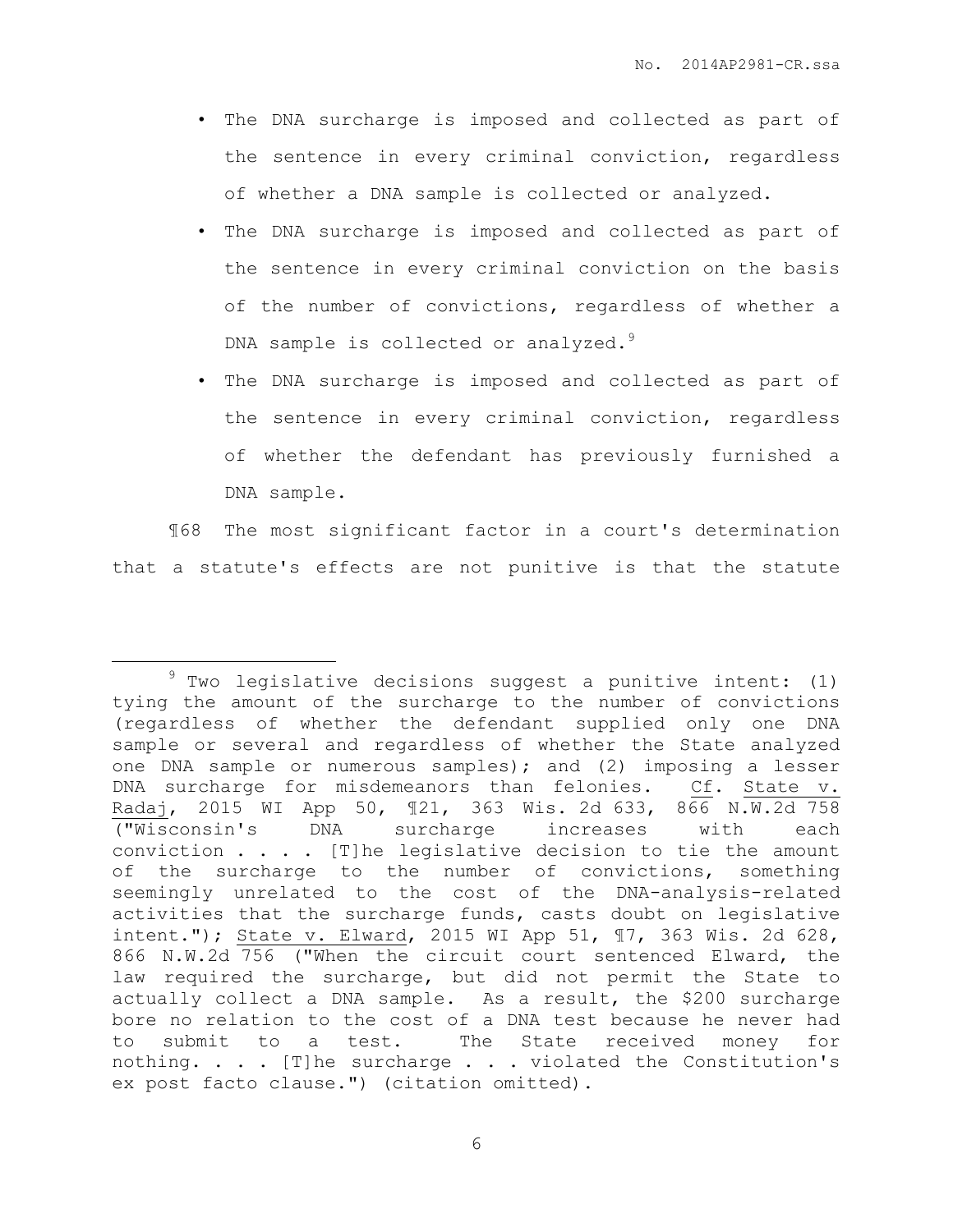has a rational connection to a non-punitive purpose.<sup>10</sup> I shall therefore examine whether a rational connection exists between the terms of the statutory mandatory DNA surcharge and the nonpunitive purpose of the statute to fund state DNA programs. See majority op., ¶¶45-48.

¶69 Although the State and the majority opinion assert that a rational connection exists, their analyses fail. This analysis involves the factors set forth in Kennedy v. Mendoza-Martinez, 372 U.S. 144, 169 (1963), especially the sixth and seventh factors that "must be considered in relation to the statute on its face." Hudson v. United States, 522 U.S. 93,  $100-01$   $(1997)$ .<sup>11</sup>

¶70 The sixth Mendoza-Martinez factor addresses whether the surcharge is rationally connected to some non-punitive purpose. The seventh Mendoza-Martinez factor addresses whether the surcharge "appears excessive in relation to the non-punitive purpose" of the statute. See majority op., ¶¶44-45.

¶71 The sixth and seventh Mendoza-Martinez factors, taken together, require courts to ask a two-part question: Is there a rational connection between the surcharge and the non-punitive purpose, and is the amount of the surcharge excessive in

 $\overline{a}$ 

 $10$  "The Act's rational connection to a nonpunitive purpose is a '[m]ost significant' factor in our determination that the statute's effects are not punitive." Smith v. Doe, 538 U.S. 84, 102 (2003) (quoting United States v. Ursery, 518 U.S. 267, 290 (1996)).

<sup>&</sup>lt;sup>11</sup> See also Kennedy v. Mendoza-Martinez, 372 U.S. 144, 169 (1963) ("[T]hese factors must be considered in relation to the statute on its face.").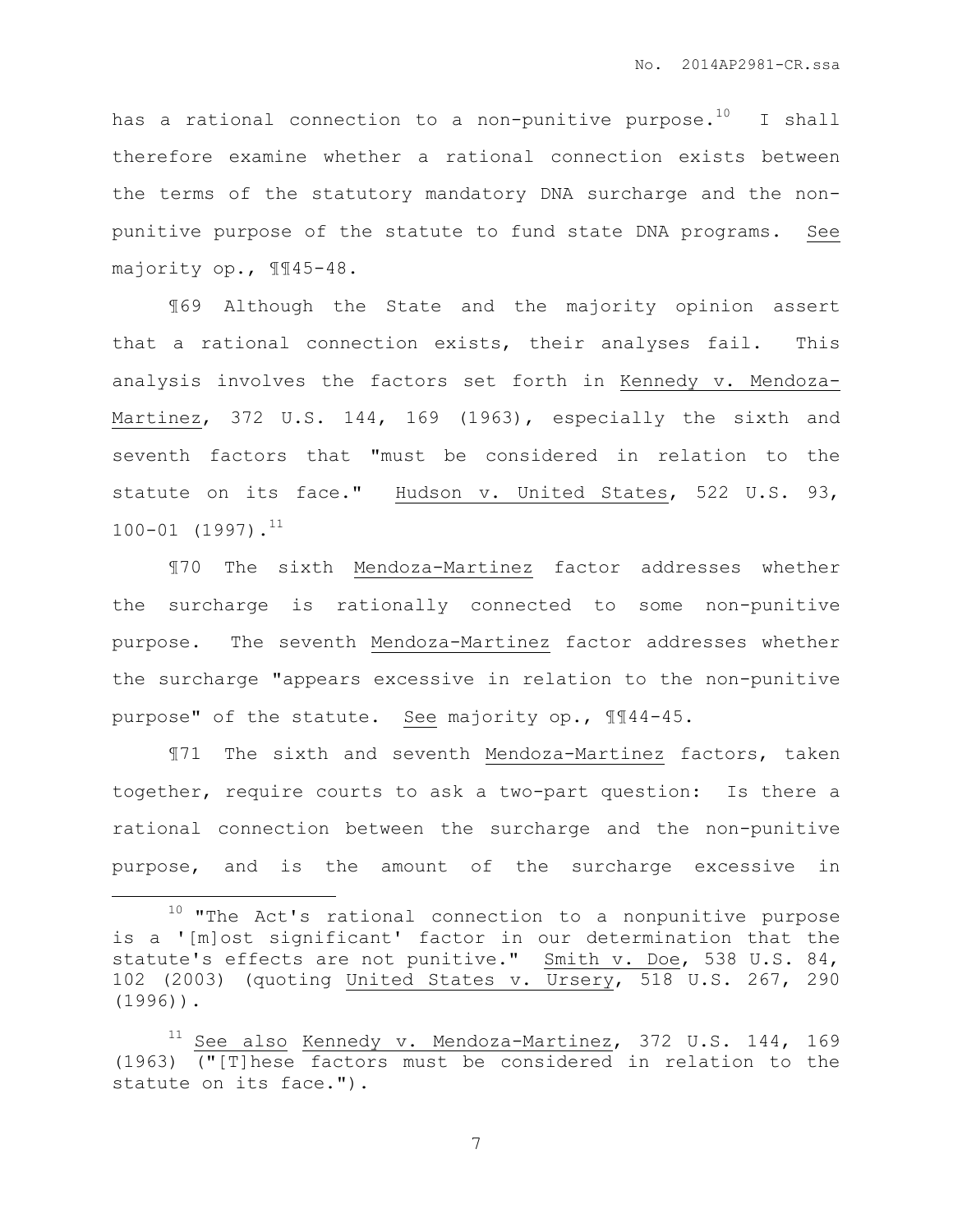relation to the non-punitive activities the surcharge funds? $12$ "If there is no rational connection and the fee is excessive in relation to the activities it is intended to fund, then the fee in effect serves as an additional criminal fine, that is, the fee is punitive." Radaj, 363 Wis. 2d 633, ¶25.

¶72 Looking to the sixth and seventh Mendoza-Martinez factors, it is evident that no rational and proportional connection exists between the mandatory, per-conviction DNA surcharge and its professed non-punitive purpose to fund the State's DNA program.

¶73 Radaj illustrates that there is no rational connection between the per-conviction, mandatory DNA surcharge and the funding of the State's DNA program. Radaj was convicted of four felonies committed prior to the effective date of the statutory mandatory DNA surcharge. Rather than use its discretion to impose a DNA surcharge if necessary, the circuit court was required by statute to order Radaj to pay the \$250 surcharge for each felony, totaling \$1,000. It could have been worse-Radaj was initially charged with 21 misdemeanors in addition to the four felonies; if Radaj had been convicted and sentenced for all 25 crimes, Radaj would have been ordered to pay \$4,200 as a DNA surcharge.

 $\overline{a}$ 

 $12$  Specifically, we must consider "whether, under Wisconsin's statutory scheme, there is some rational connection between calculating the DNA surcharge on a per-conviction basis and the cost of the DNA-analysis-related activities that the surcharge is meant to cover." Radaj, 363 Wis. 2d 633, ¶29.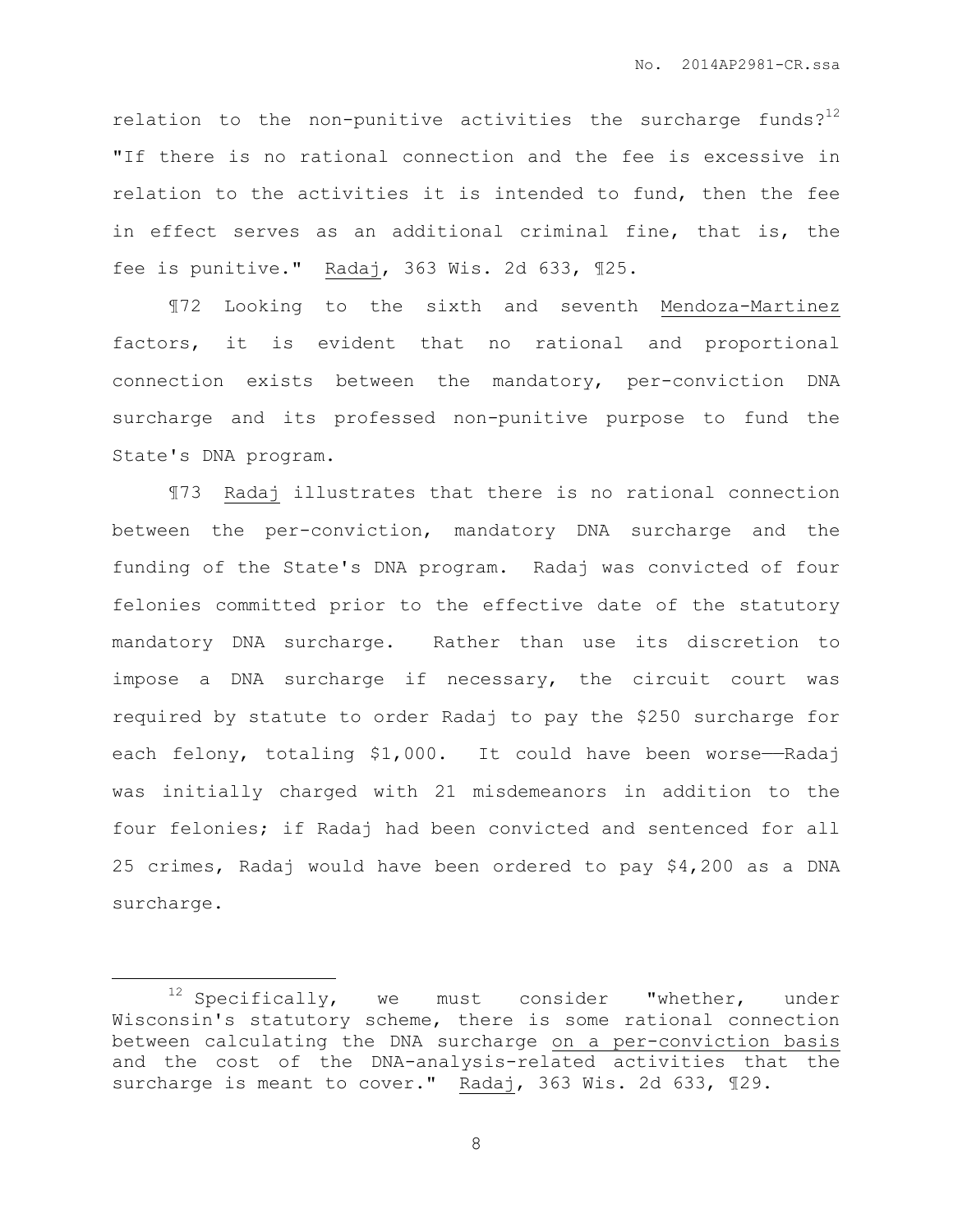¶74 The court of appeals upheld Radaj's ex post facto challenge to the statute and the accompanying surcharges. Characterizing the multiple surcharges as punishment, the court of appeals concluded that the sentence imposed was more burdensome on Radaj than the punishment that would have been imposed when Radaj committed the crimes (a single, permissive surcharge).

¶75 After the majority's decision in the instant case, Radaj, who was convicted of multiple crimes may not have to pay any DNA surcharge at all. Yet Scruggs, who was convicted of one crime, must pay a \$250 DNA surcharge.

¶76 Is there any reason to treat Radaj and Scruggs differently? Both committed crimes before the effective date of the statutory mandatory DNA surcharge. Radaj committed more crimes than Scruggs, yet his punishment (the DNA surcharge) may be less than hers. Does their different treatment run afoul of due process and equal protection, as well as ex post facto protections of the law?

¶77 I conclude that, on its face, the mandatory DNA surcharge statute does not bear a rational connection to funding the State's DNA program. The law calculates the DNA surcharge regardless of whether DNA was collected or analyzed, and calculates it on a per-conviction and felony/misdemeanor basis regardless of whether DNA was collected or analyzed. Accordingly, the DNA surcharge bears no relationship to the actual cost of the DNA-analysis-related activities that the surcharge is apparently intended to cover.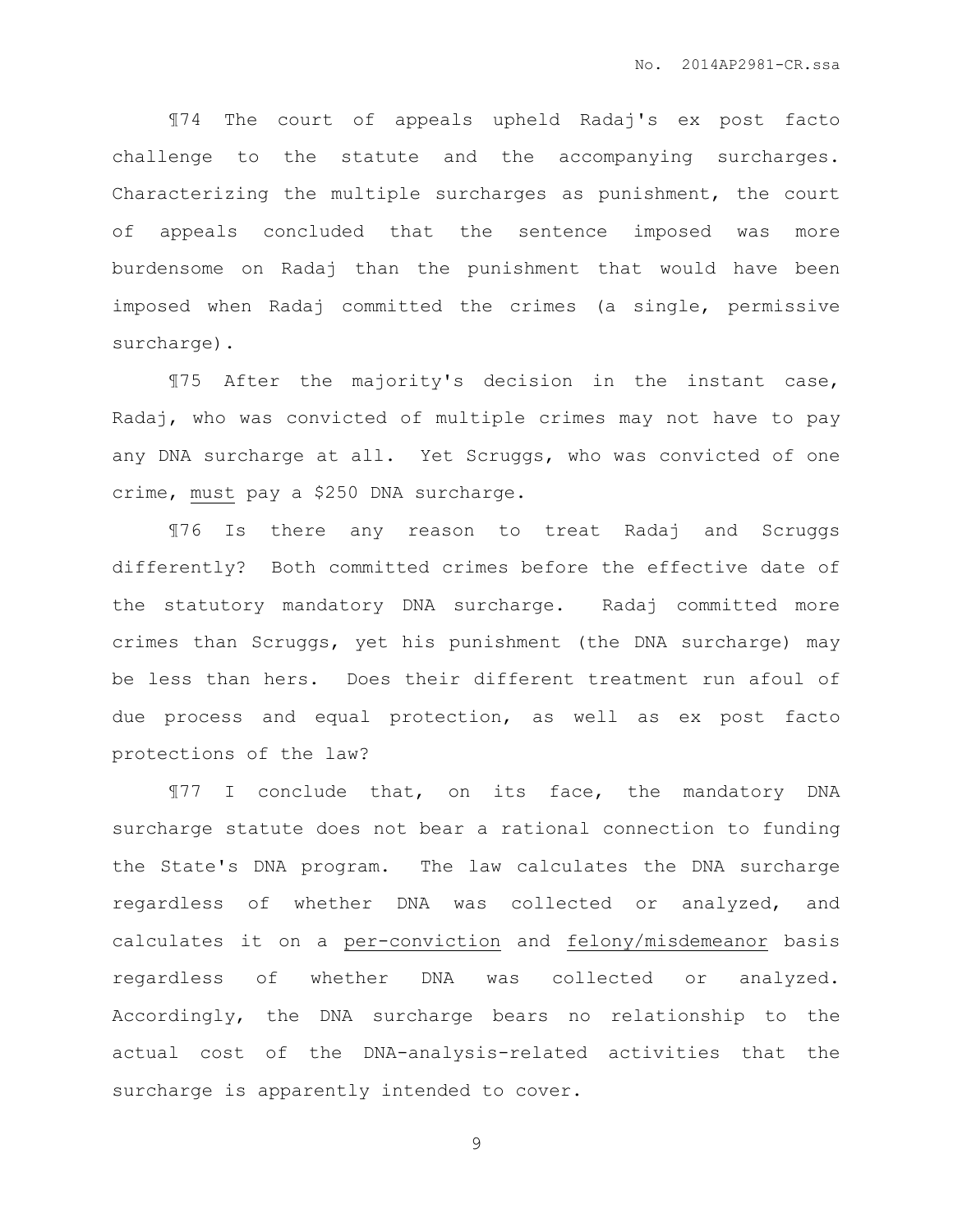¶78 However rational a connection may be drawn between a statute imposing a single mandatory \$250 DNA surcharge for a DNA sample actually collected and analyzed and funding the State's DNA programs, such a statute is not the statute challenged in this court on ex post facto grounds.

¶79 The DNA surcharge challenged in the instant case is imposed regardless of whether a DNA sample of the defendant is collected or analyzed; is calculated differently for misdemeanors and felonies (yet the cost of analysis of DNA samples in both types of crimes is the same); and is based on the number of convictions in a case. Consequently, the surcharge imposed by the statute challenged is not connected to— —and is excessive in relation to——the regulatory purpose of funding state DNA programs.

¶80 As in Radaj, the remedy for the ex post facto violation in the instant case is to vacate the surcharge, and to remand the cause to the circuit court to consider whether to impose a discretionary surcharge under the statute applicable at the time the crime was committed.

¶81 Before I conclude, I briefly discuss the obvious: The effect of the mandatory DNA surcharge statute should be evaluated in the context of a criminal justice system that exacts a serious toll on criminal defendants. Collateral consequences already burden many aspects of a defendant's daily life, such as limiting employment and housing options. Persons sentenced for a misdemeanor or felony in Wisconsin face up to